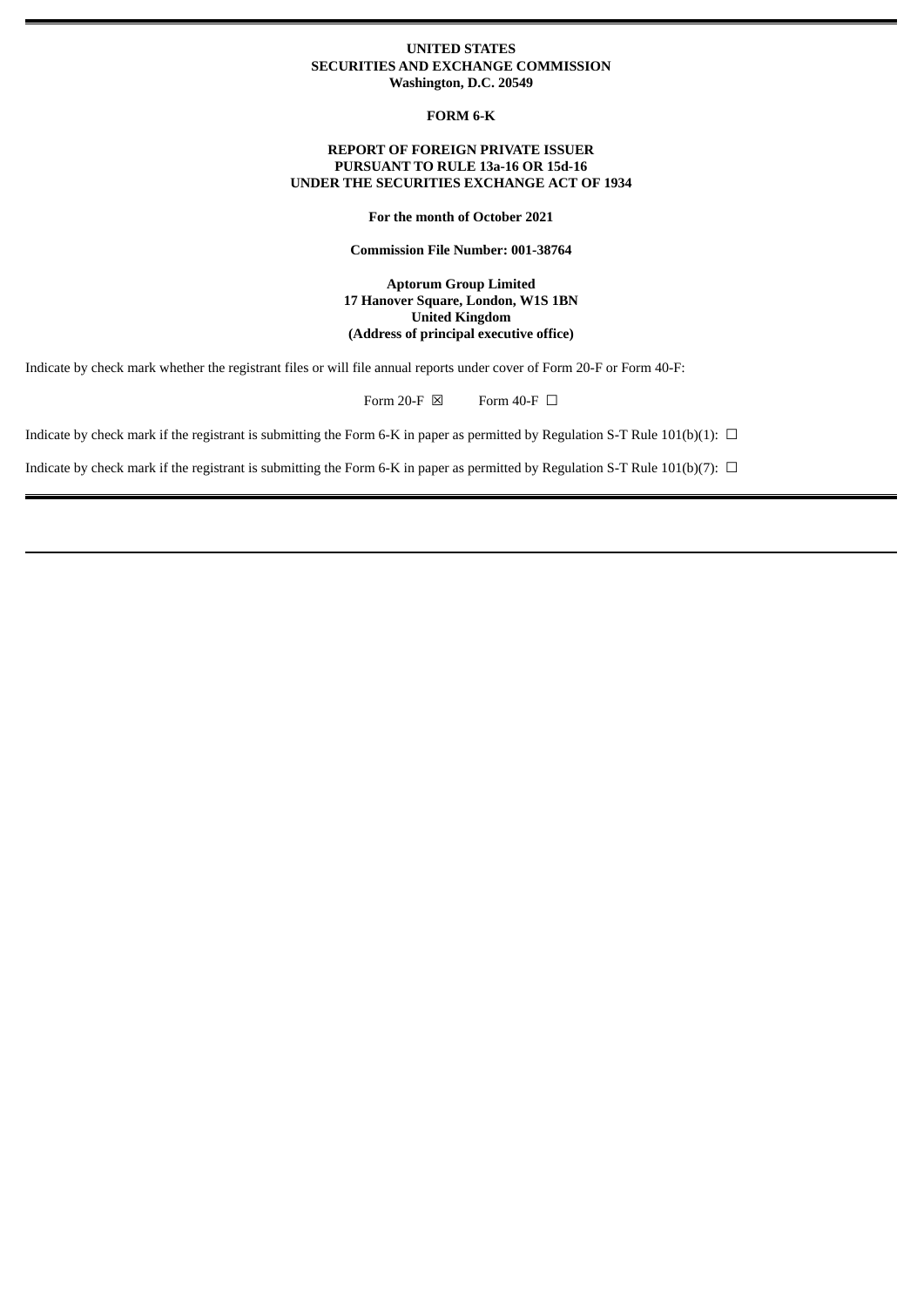The Registrant is filing this Report on Form 6-K to provide its proxy statement for its 2021 annual general meeting of shareholders. The 2021 annual general meeting of shareholders will be held on December 2, 2021, at 8:00 p.m., Hong Kong local time, at Meeting Room 06, 1/F, Building 1E, Hong Kong Science Park, N.T., Hong Kong. The Registrant also issued a press release on October 19, 2021, disclosing the details about the 2021 annual general meeting of shareholders. Copy of the proxy statement, proxy card and press release are attached hereto as Exhibit 99.1, 99.2 and 99.3, respectively.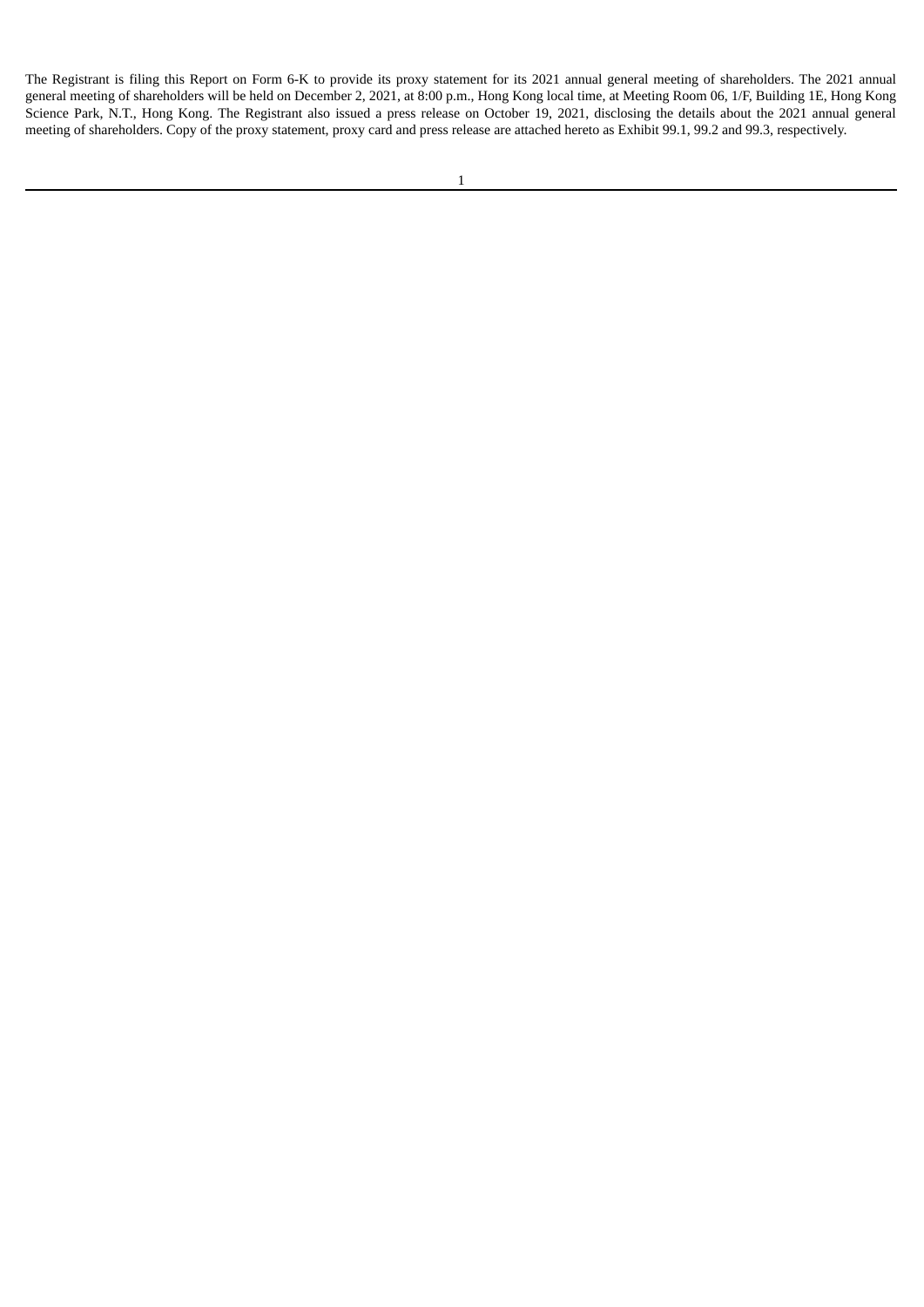## **SIGNATURES**

Pursuant to the requirements of the Securities Exchange Act of 1934, the registrant has duly caused this report to be signed on its behalf by the undersigned, thereunto duly authorized.

Date: October 19, 2021

# **Aptorum Group Limited**

By: /s/ Sabrina Khan

Sabrina Khan Chief Financial Officer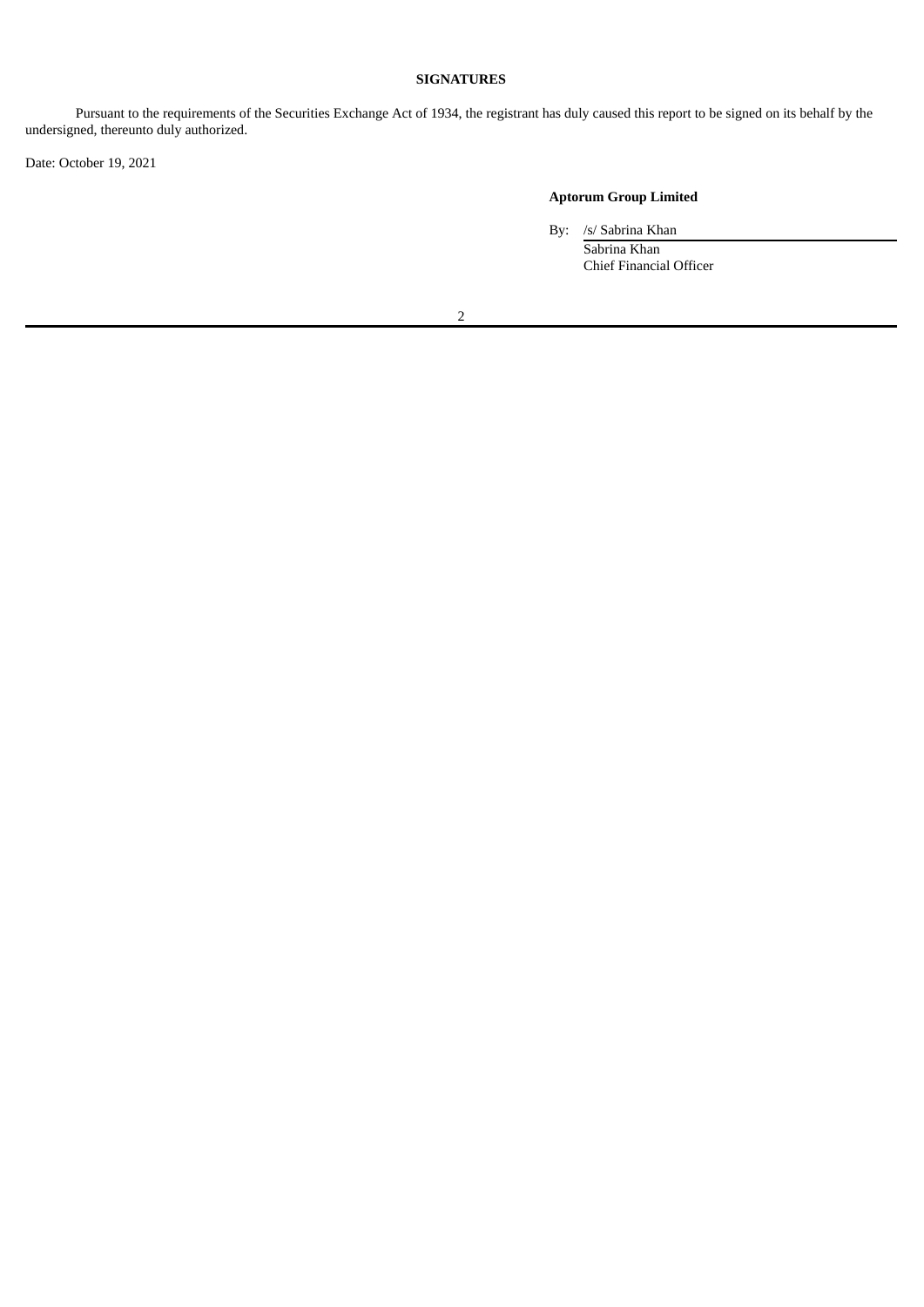# **EXHIBIT INDEX**

| Exhibit | <b>Description</b>                                                        |
|---------|---------------------------------------------------------------------------|
| 99.1    | 2021 Notice of Annual General Meeting of Shareholders and Proxy Statement |
|         |                                                                           |
| 99.2    | Form of Proxy Card                                                        |
|         |                                                                           |
| 99.3    | <b>Press Release</b>                                                      |
|         |                                                                           |
|         |                                                                           |
|         |                                                                           |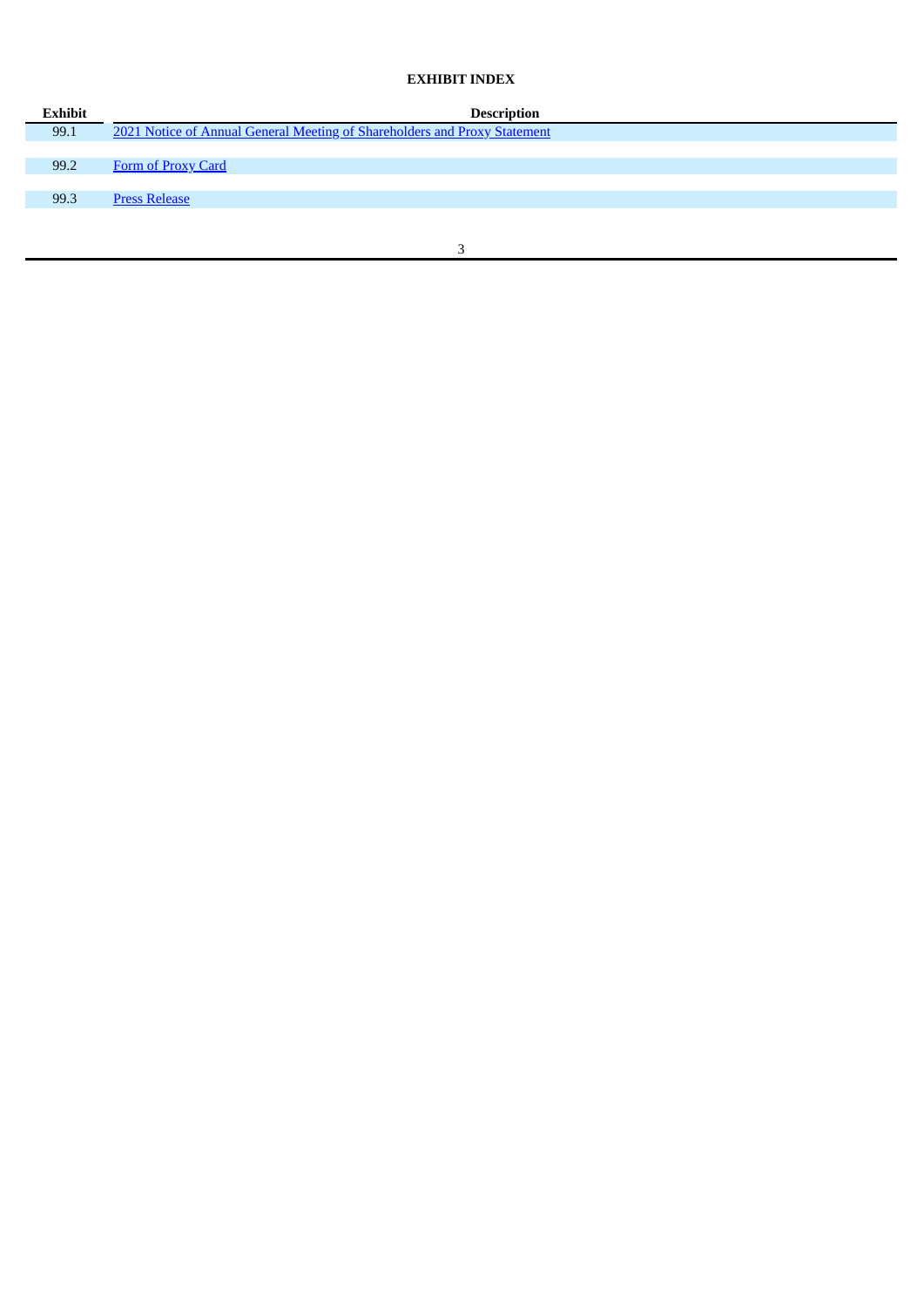## **APTORUM GROUP LIMITED**

(a Cayman Islands exempted company with limited liability)

(NASDAQ: APM)

### **NOTICE OF ANNUAL GENERAL MEETING OF SHAREHOLDERS**

<span id="page-4-0"></span>**NOTICE IS HEREBY GIVEN THAT** the annual general meeting of shareholders (the "2021 Annual Meeting") of Aptorum Group Limited (the "Company") will be held on December 2, 2021, at 8:00 p.m., Hong Kong local time, at Meeting Room 06, 1/F, Building 1E, Hong Kong Science Park, N.T., Hong Kong for the following purposes:

| Item |                                                                                                                                                                                                                                           | <b>Board Vote</b><br>Recommendation |  |
|------|-------------------------------------------------------------------------------------------------------------------------------------------------------------------------------------------------------------------------------------------|-------------------------------------|--|
|      | 1. To re-elect all seven directors named in this Proxy Statement to hold office until the next annual meeting of shareholders and<br>until his respective successor is elected and duly qualified.                                        | "FOR"                               |  |
|      | 2. To approve, ratify and confirm the re-appointment of Marcum Bernstein & Pinchuk LLP as the Company's independent<br>auditors for the year ending December 31, 2021, and to authorize the Board of Directors to fix their remuneration. | "FOR"                               |  |
|      | 3. As special business, to approve as a special resolution an amendment to Article 49.1 and Article 49.2 of the Company's<br>Second Amended and Restated Memorandum and Articles of Association.                                          | "FOR"                               |  |

As of the date of this Notice of Annual Meeting of Shareholders (the "Notice"), we have not received notice of any other matters that may be properly presented at the 2021 Annual Meeting.

The Board of Directors of the Company has fixed the close of business on October 6, 2021 as the record date (the "Record Date") for determining the shareholders entitled to receive notice of and to vote at the 2021 Annual Meeting or any adjournment thereof. Only holders of Class A Ordinary Shares and Class B Ordinary Shares of the Company on the Record Date are entitled to receive notice of and to vote at the 2021 Annual Meeting or any adjournment thereof.

In addition to mailing the materials, shareholders may also obtain a copy of the proxy materials, including the Company's 2020 Annual Report, from the Company's website at *www.aptorumgroup.com* or by contacting our Investor Relations Department at: investor.relations@aptorumgroup.com.

By Order of the Board of Directors,

/s/ Ian Huen

Ian Huen Chief Executive Officer and Director Hong Kong

October 1, 2021

**IT IS IMPORTANT THAT YOU VOTE, SIGN AND RETURN THE ACCOMPANYING PROXY CARD AS SOON AS POSSIBLE**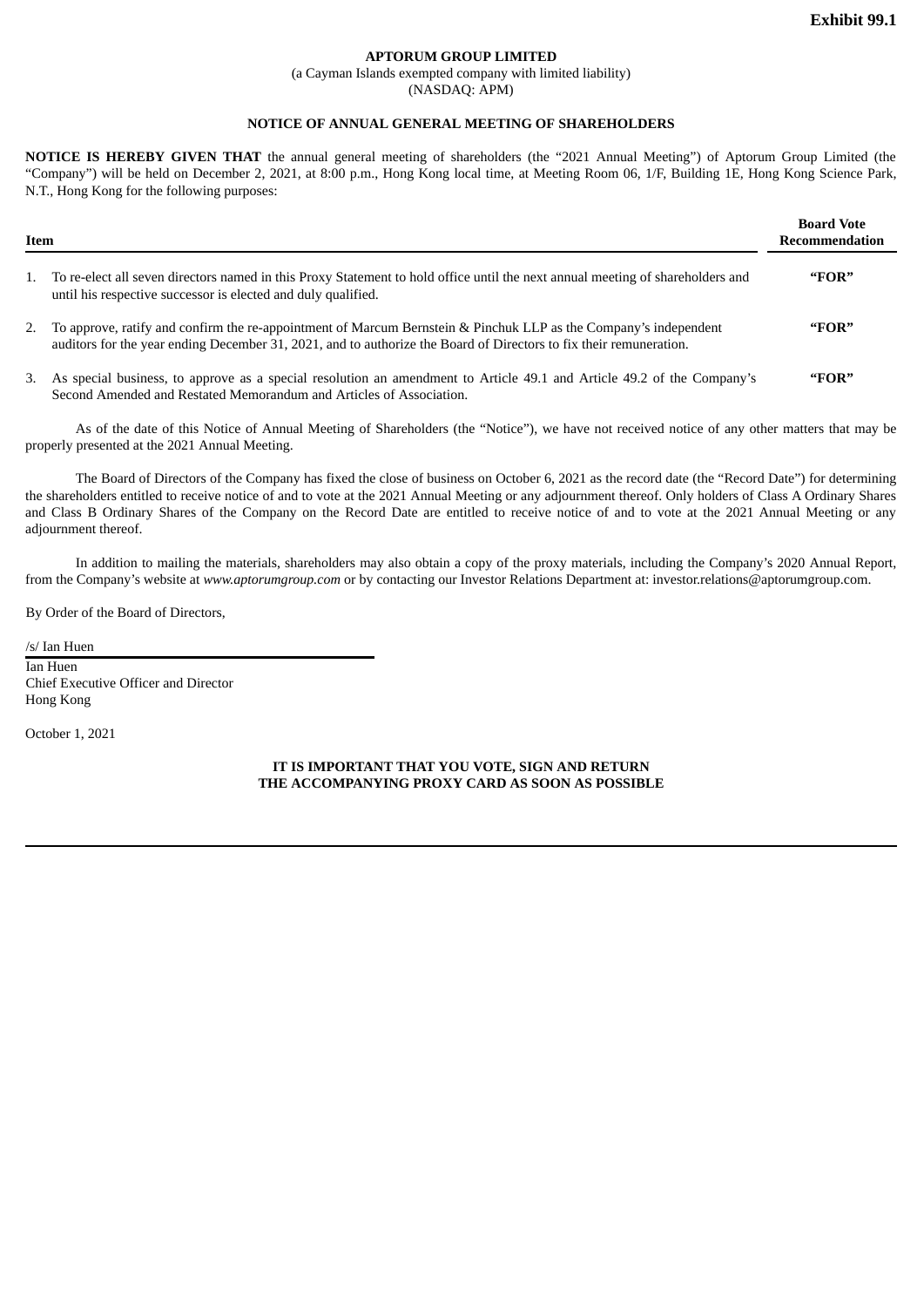### **PRECAUTIONARY MEASURES FOR THE 2021 Annual Meeting**

To safeguard the health and safety of shareholders and to prevent the spreading of the COVID-19 pandemic, the following precautionary measures will be implemented at the 2021 Annual Meeting:

- (1) Compulsory temperature screening/checks
- (2) Wearing of surgical face mask
- (3) Submission of a health declaration form as provided
- (4) No provision of refreshments or drinks

Attendees who do not comply with the precautionary measures referred to in (1) to (3) above may be denied entry to the 2021 Annual Meeting, at the absolute discretion of the Company as permitted by law.

For the health and safety of shareholders, the Company encourages shareholders to exercise their right to vote at the 2021 Annual Meeting by appointing the Chairman of the 2021 Annual Meeting as their proxy and to return their proxy forms by the time specified herein, **instead of attending the 2021 Annual Meeting in person.**

**[remainder of page intentionally left blank]**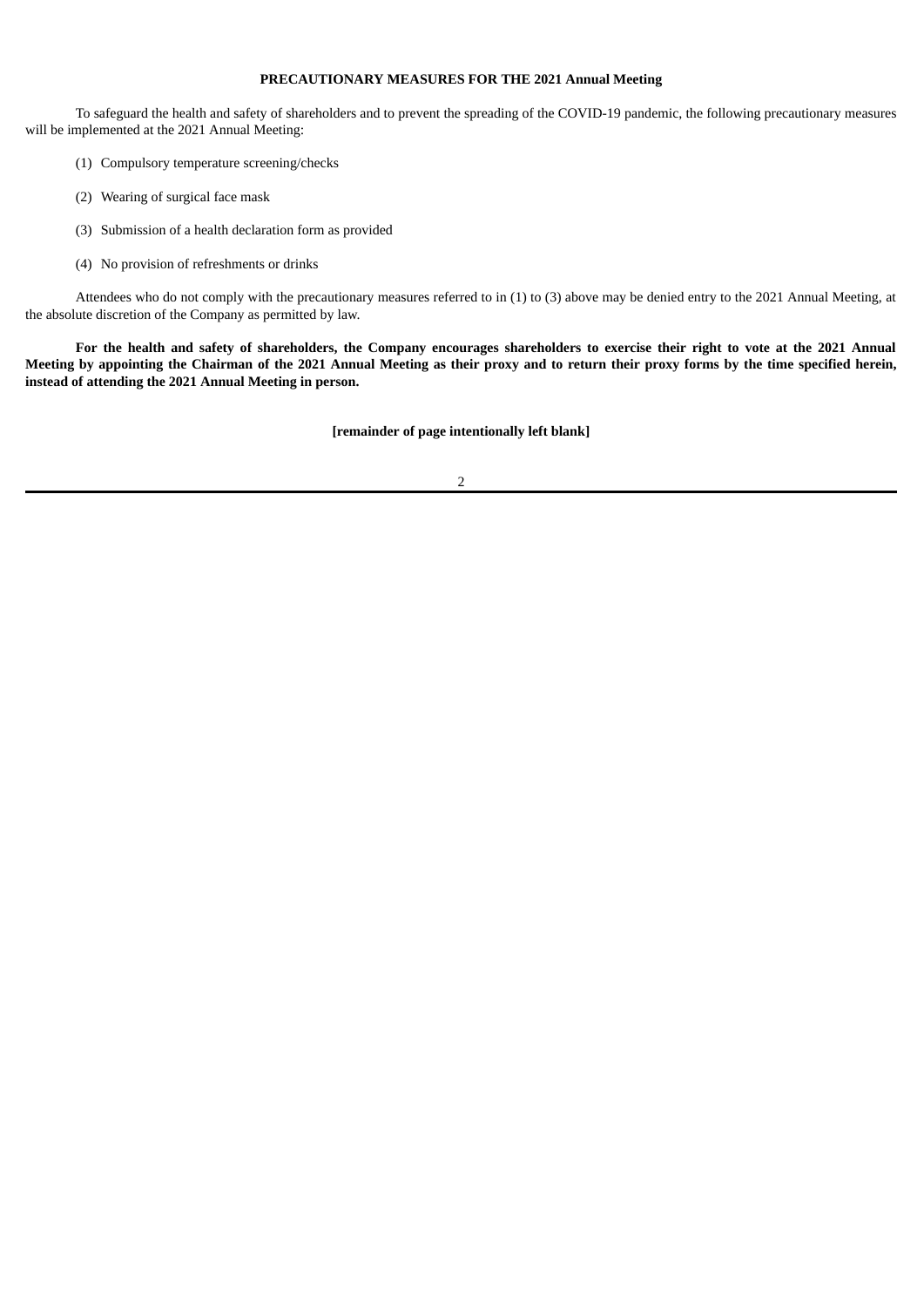#### **APTORUM GROUP LIMITED 2021 ANNUAL GENERAL MEETING OF SHAREHOLDERS TO BE HELD ON DECEMBER 2, 2021 PROXY STATEMENT**

The Board of Directors of Aptorum Group Limited (the "Company") is soliciting proxies for the annual general meeting of shareholders (the "2021 Annual Meeting") of the Company to be held on Thursday, December 2, 2021, at 8:00 p.m., Hong Kong local time, at Meeting Room 06, 1/F, Building 1E, Hong Kong Science Park, N.T., Hong Kong or any adjournment thereof. Only holders of the Class A Ordinary Shares and Class B Ordinary Shares of the Company at the close of business on October 6, 2021 (the "Record Date") are entitled to attend and vote at the 2021 Annual Meeting or at any adjournment thereof. Two shareholders entitled to vote and be present in person or by proxy or in the case of a shareholder being a corporation, by its duly authorized representative one of whom must be the holder representing a majority of shares in the Company throughout the 2021 Annual Meeting shall form a quorum.

Any shareholder entitled to attend and vote at the 2021 Annual Meeting shall appoint the Chairman as his/her proxy to attend and vote on behalf of him/her. A proxy need not be a shareholder of the Company. On a vote by way of poll, each holder of the Company's Class A Ordinary Shares shall be entitled to one (1) vote in respect of each Class A Ordinary Share held by him on the Record Date. Each holder of the Company's Class B Ordinary Shares shall be entitled to ten (10) votes in respect of each Class B Ordinary Share held by him on the Record Date. The polls will close at 11:59 p.m. EST on November 30, 2021.

A proxy statement describing the matters to be voted upon at the 2021 Annual Meeting along with a proxy card enabling the shareholders to indicate their vote will be mailed on or about October 19, 2021, to all shareholders entitled to vote at the 2021 Annual Meeting. Such proxy statement will also be furnished to the U.S. Securities and Exchange Commission, or the SEC, under cover of Form 6-K and will be available on our website at *www.aptorumgroup.com* on or about October 19, 2021. If you plan to attend the 2021 Annual Meeting and your shares are not registered in your own name, please ask your broker, bank or other nominee that holds your shares to provide you with evidence of your share ownership. Such proof of share ownership will be required to gain admission to the 2021 Annual Meeting.

Whether or not you plan to attend the 2021 Annual Meeting, it is important that your shares be represented and voted at the 2021 Annual Meeting. Accordingly, after reading the Notice and accompanying proxy statement, please sign, date and mail the enclosed proxy card in the envelope provided or vote by telephone or over the Internet in accordance with the instructions on your proxy card. The proxy card must be received by Broadridge Financial Solutions, Inc. no later than 11:59 p.m. EST on November 30, 2021 to be validly included in the tally of shares voted at the 2021 Annual Meeting. Detailed proxy voting instructions are provided both in the proxy statement and on the proxy card.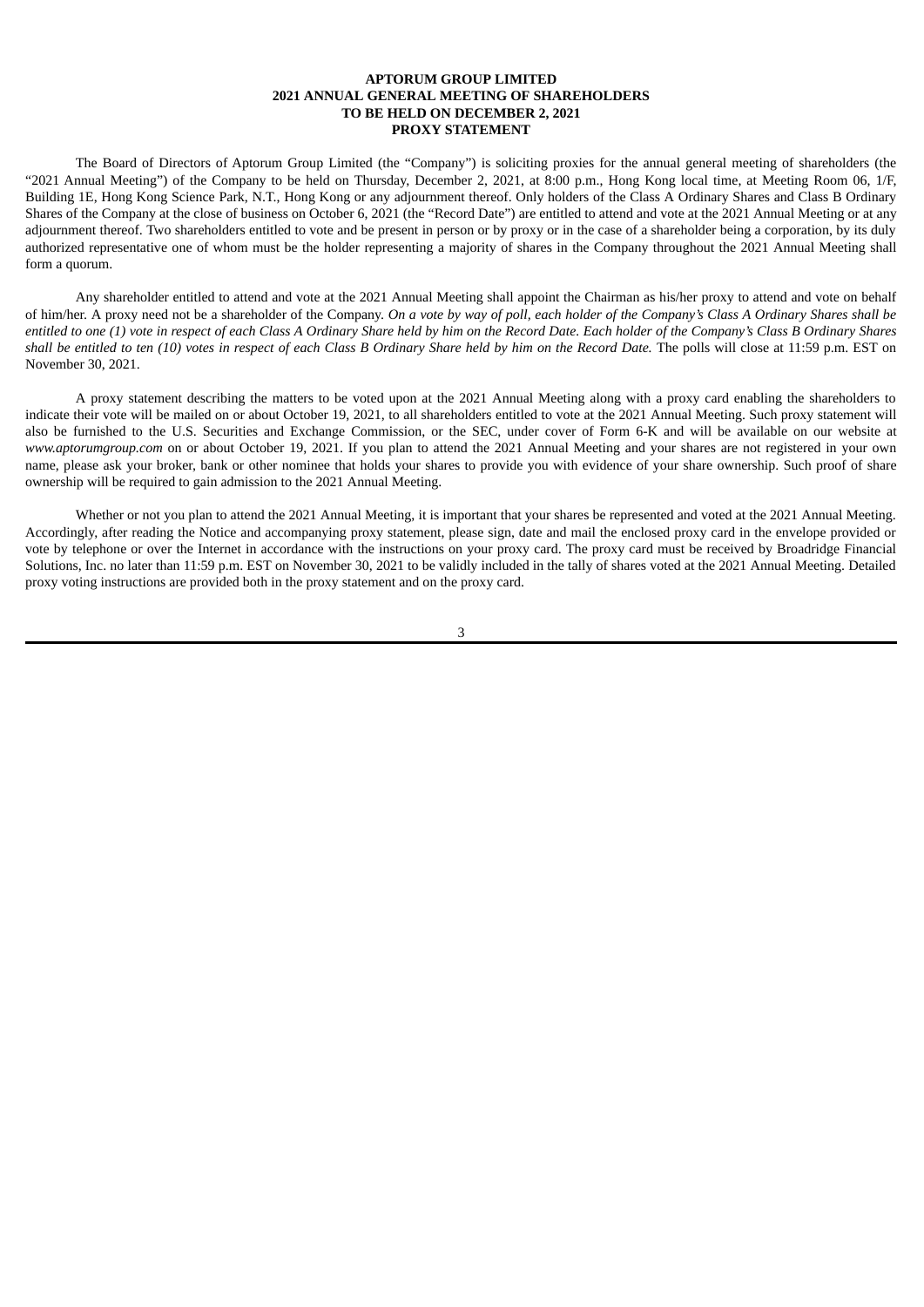## **QUESTIONS AND ANSWERS ABOUT THE 2021 ANNUAL MEETING, THE PROXY MATERIALS AND VOTING YOUR SHARES**

#### **WHY AM I RECEIVING THESE MATERIALS?**

Our Board has delivered the Proxy Materials to you in connection with the solicitation of proxies for use at the 2021 Annual Meeting. As a shareholder, you are invited to attend the 2021 Annual Meeting and are requested to vote on the items of business described in this Proxy Statement.

## **WHAT IS A PROXY?**

Our Board is soliciting your vote at the 2021 Annual Meeting. You may vote by proxy as explained in this Proxy Statement. A proxy is your formal legal designation of another person to vote the shares you own. That other person is called a proxy. If you designate someone as your proxy in a written document, that document also is called a proxy or a proxy card.

### **WHAT PROPOSALS WILL BE VOTED ON AT THE 2021 ANNUAL MEETING?**

There are three proposals that will be voted on at the 2021 Annual Meeting:

- 1. To re-elect all seven directors named in this Proxy Statement to hold office until the next annual meeting of shareholders and until his/her respective successor is elected and duly qualified.
- 2. To approve, ratify and confirm the re-appointment of Marcum Bernstein & Pinchuk LLP as the Company's independent auditors for the year ending December 31, 2021, and to authorize the Board of Directors to fix their remuneration.
- 3. As special business, to approve by special resolution an amendment to Article 49.1 and Article 49.2 of the Company's Second Amended and Restated Memorandum and Articles of Association.

We may also transact such other business as may properly come before the 2021 Annual Meeting.

#### **HOW DOES THE BOARD RECOMMEND I VOTE?**

Our Board unanimously recommends that you vote:

- "FOR" the re-election of all seven directors named in this Proxy Statement (Proposal No. 1).
- "FOR" the approval, ratification and confirmation of the re-appointment of Marcum Bernstein & Pinchuk LLP as the Company's independent auditors for the year ending December 31, 2021, and to authorize the Board of Directors to fix their remuneration (Proposal No. 2).
- "FOR" the approval of the amendment by special resolution to Article 49.1 and Article 49.2 of the Company's Second Amended and Restated Memorandum and Articles of Association (Proposal No. 3).

### **WHAT HAPPENS IF ADDITIONAL MATTERS ARE PRESENTED AT THE 2021 ANNUAL MEETING?**

If any other matters are properly presented for consideration at the 2021 Annual Meeting, including, among other things, consideration of a motion to adjourn or postpone the 2021 Annual Meeting to another time or place (including, without limitation, for the purpose of soliciting additional proxies), the persons named as proxy holders will have discretion to vote on those matters in accordance with their best judgment, unless you direct them otherwise in your proxy instructions. We do not currently anticipate that any other matters will be raised at the 2021 Annual Meeting.

#### **WHO CAN VOTE AT THE 2021 ANNUAL MEETING?**

Shareholders of record at the close of business on October 6, 2021, the date established by the Board for determining the shareholders entitled to vote at our 2021 Annual Meeting (the "Record Date"), are entitled to vote at the 2021 Annual Meeting.

On the Record Date, 13,189,010 shares of our Class A Ordinary Shares (representing 13,189,010 votes) and 22,437,754 shares of our Class B Ordinary Shares (representing 224,377,540 votes) were outstanding and entitled to vote at the 2021 Annual Meeting. Holders of Class A Ordinary Shares and Class B Ordinary Shares will vote together as a single class on all proposals to be voted on at the 2021 Annual Meeting.

On a vote by way of poll, each holder of the Company's Class A Ordinary Shares shall be entitled to one (1) vote in respect of each Class A Ordinary Share held by him on the Record Date. Each holder of the Company's Class B Ordinary Shares shall be entitled to ten (10) votes in respect of each Class B Ordinary Share held by him on the Record Date. The polls will close at 11:59 p.m. EST on November 30, 2021.

A list of the shareholders of record as of October 6, 2021 will be available for inspection at the 2021 Annual Meeting.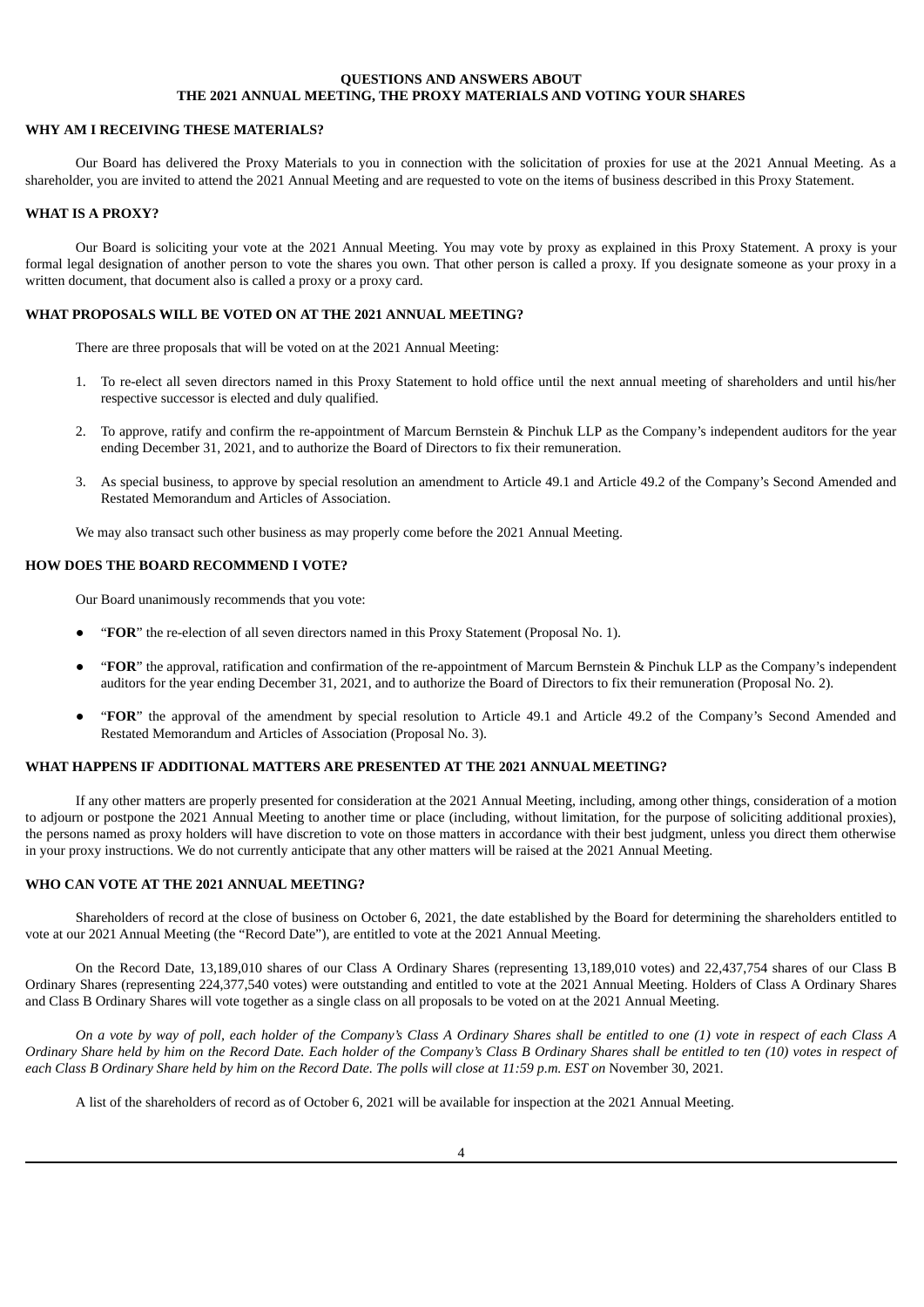#### **WHAT CONSTITUTES A QUORUM?**

Two members one of whom must be the holder of a majority of our outstanding shares as of the Record Date must be present, in person or by proxy, at the 2021 Annual Meeting in order to properly convene the 2021 Annual Meeting. This is called a quorum. If such members are not present in person or by timely and properly submitted proxies to constitute a quorum, the 2021 Annual Meeting may be adjourned to such time and place determined by the Directors. Both abstentions and broker non-votes are counted as present for the purpose of determining the presence of a quorum.

## **WHAT IS THE DIFFERENCE BETWEEN BEING A "SHAREHOLDER OF RECORD" AND A "BENEFICIAL OWNER" HOLDING SHARES IN STREET NAME?**

*Shareholder of Record:* You are a "shareholder of record" if your shares are registered directly in your name with our transfer agent, Continental Stock Transfer & Trust. The Proxy Materials are sent directly to a shareholder of record.

*Beneficial Owner:* If your shares are held in a stock brokerage account or by a bank or other nominee, you are considered the "beneficial owner" of shares held in "street name" and your bank or other nominee is considered the shareholder of record. Your bank or other nominee forwarded the Proxy Materials to you. As the beneficial owner, you have the right to direct your bank or other nominee how to vote your shares by completing a voting instruction form. Because a beneficial owner is not the shareholder of record, you are invited to attend the 2021 Annual Meeting, but you may not vote these shares in person at the 2021 Annual Meeting unless you obtain a "legal proxy" from the bank or other nominee that holds your shares, giving you the right to vote the shares at the 2021 Annual Meeting.

#### **HOW DO I VOTE?**

Shareholders of record can vote their shares in person by attending the 2021 Annual Meeting, by telephone or over the Internet at *www.proxyvote.com* in accordance with the instructions on your proxy card, or by mail, by completing, signing and mailing your proxy card. The proxy card must be received by Broadridge Financial Solutions, Inc. no later than 11:59 p.m. EST on November 30, 2021 to be validly included in the tally of shares voted at the 2021 Annual Meeting.

If you are a beneficial owner whose Class A Ordinary Shares or Class B Ordinary Shares are held in "street name" (i.e. through a bank, broker or other nominee), you will receive voting instructions from the institution holding your shares. The methods of voting will depend upon the institution's voting processes, including voting via the telephone or the Internet. Please contact the institution holding your Class A Ordinary Shares or Class B Ordinary Shares for more information.

You may vote before the annual meeting at *www.proxyvote.com*. Use your 16-digit control number, located on the Notice, and follow the instructions.

#### **WHAT DOES IT MEAN IF I RECEIVE MORE THAN ONE PROXY CARD?**

It means that your Class A Ordinary Shares or Class B Ordinary Shares are registered differently or you have multiple accounts. Please vote all of these shares separately to ensure all of the shares you hold are voted.

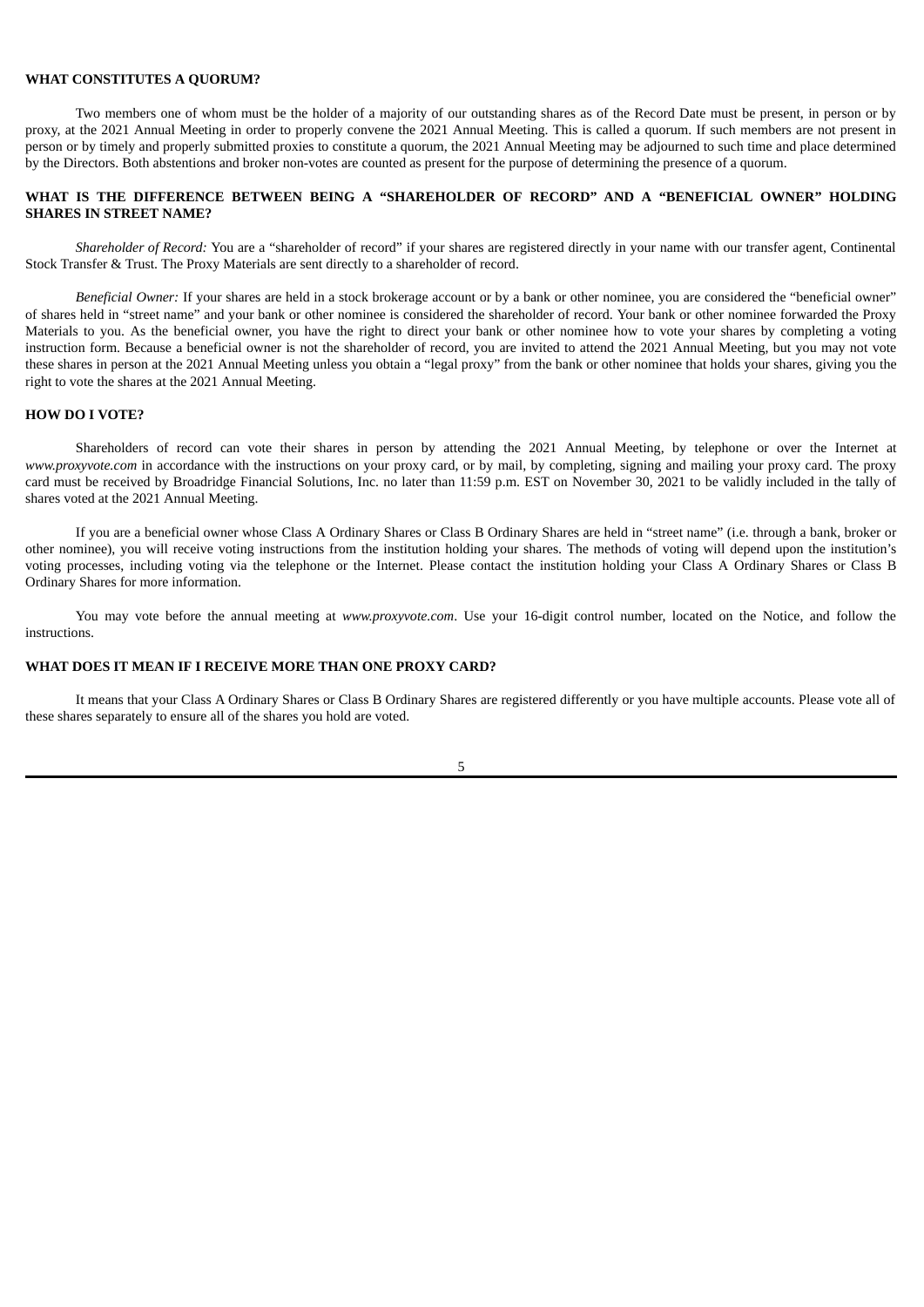### **WHAT IF I DO NOT SPECIFY HOW MY SHARES ARE TO BE VOTED?**

*Shareholders of Record:* If you are a shareholder of record and you properly submit your proxy but do not give voting instructions, the persons named as proxies will vote your shares as follows: "**FOR**" the re-election of Aptorum Group Limited's seven director nominees named in this Proxy Statement (Proposal No. 1), "**FOR**" the approval, ratification and confirmation of the re-appointment of Marcum Bernstein & Pinchuk LLP as the Company's independent auditors for the year ending December 31, 2021, and to authorize the Board of Directors to fix their remuneration (Proposal No. 2), and "**FOR**" the approval of the amendment by special resolution to Article 49.1 and Article 49.2 of the Company's Second Amended and Restated Memorandum and Articles of Association (Proposal No. 3). If you do not return a proxy, your shares will not be counted for purposes of determining whether a quorum exists and your shares will not be voted at the 2021 Annual Meeting.

*Beneficial Owners:* If you are a beneficial owner whose Class A Ordinary Shares or Class B Ordinary Shares are held in "street name" (i.e. through a bank, broker or other nominee) and you do not give voting instructions to your bank, broker or other nominee, your bank, broker or other nominee may exercise discretionary authority to vote on matters that the NASDAQ ("NASDAQ") determines to be "routine." Your bank, broker or other nominee is not allowed to vote your shares on "non-routine" matters and this will result in a "broker non-vote" on that non-routine matter, but the shares will be counted for purposes of determining whether a quorum exists. The only item on the 2021 Annual Meeting agenda that may be considered routine is Proposal No. 2 relating to the Ratification of Appointment of the Independent Registered Public Accounting Firm for the fiscal year ending December 31, 2021; however, we cannot be certain whether this will be treated as a routine matter since our Proxy Statement is prepared in compliance with the laws of Cayman Islands rather than the rules applicable to domestic U.S. reporting companies. We strongly encourage you to submit your voting instructions and exercise your right to vote as a shareholder.

#### **CAN I CHANGE MY VOTE OR REVOKE MY PROXY?**

If you are a shareholder of record, you may revoke your proxy at any time prior to the vote at the 2021 Annual Meeting. If you submitted your proxy by mail, you must file with the Corporate Secretary of the Company a written notice of revocation or deliver, prior to the vote at the 2021 Annual Meeting, a valid, later-dated proxy. Attendance at the 2021 Annual Meeting will not have the effect of revoking a proxy unless you give written notice of revocation to the Corporate Secretary before the proxy is exercised or you vote by written ballot at the 2021 Annual Meeting. If you are a beneficial owner whose Class A Ordinary Shares or Class B Ordinary Shares are held through a bank, broker or other nominee, you may change your vote by submitting new voting instructions to your bank, broker or other nominee, or, if you have obtained a legal proxy from your bank, broker or other nominee giving you the right to vote your shares, by attending the 2021 Annual Meeting and voting in person.

For purposes of submitting your vote, you may change your vote until 11:59 p.m. EST on November 30, 2021. After this deadline, the last vote submitted will be the vote that is counted.

#### **HOW WILL THE PROXIES BE SOLICITED AND WHO WILL BEAR THE COSTS?**

We will pay the cost of soliciting proxies for the 2021 Annual Meeting. Proxies may be solicited by our directors, executive officers and employees, without additional compensation, in person, or by mail, courier, telephone, email or facsimile. We may also make arrangements with brokerage houses and other custodians, nominees and fiduciaries for the forwarding of solicitation material to the beneficial owners of shares held of record by such persons. We may reimburse such brokerage houses and other custodians, nominees and fiduciaries for reasonable out-of-pocket expenses incurred by them in connection therewith.

#### **WHO WILL COUNT THE VOTES AND HOW CAN I FIND THE VOTING RESULTS OF THE 2021 ANNUAL MEETING?**

Broadridge will tabulate and certify the votes. We plan to announce preliminary voting results at the 2021 Annual Meeting, and we will report the final results in a Current Report on Form 6-K, which we will file with the SEC shortly after the 2021 Annual Meeting.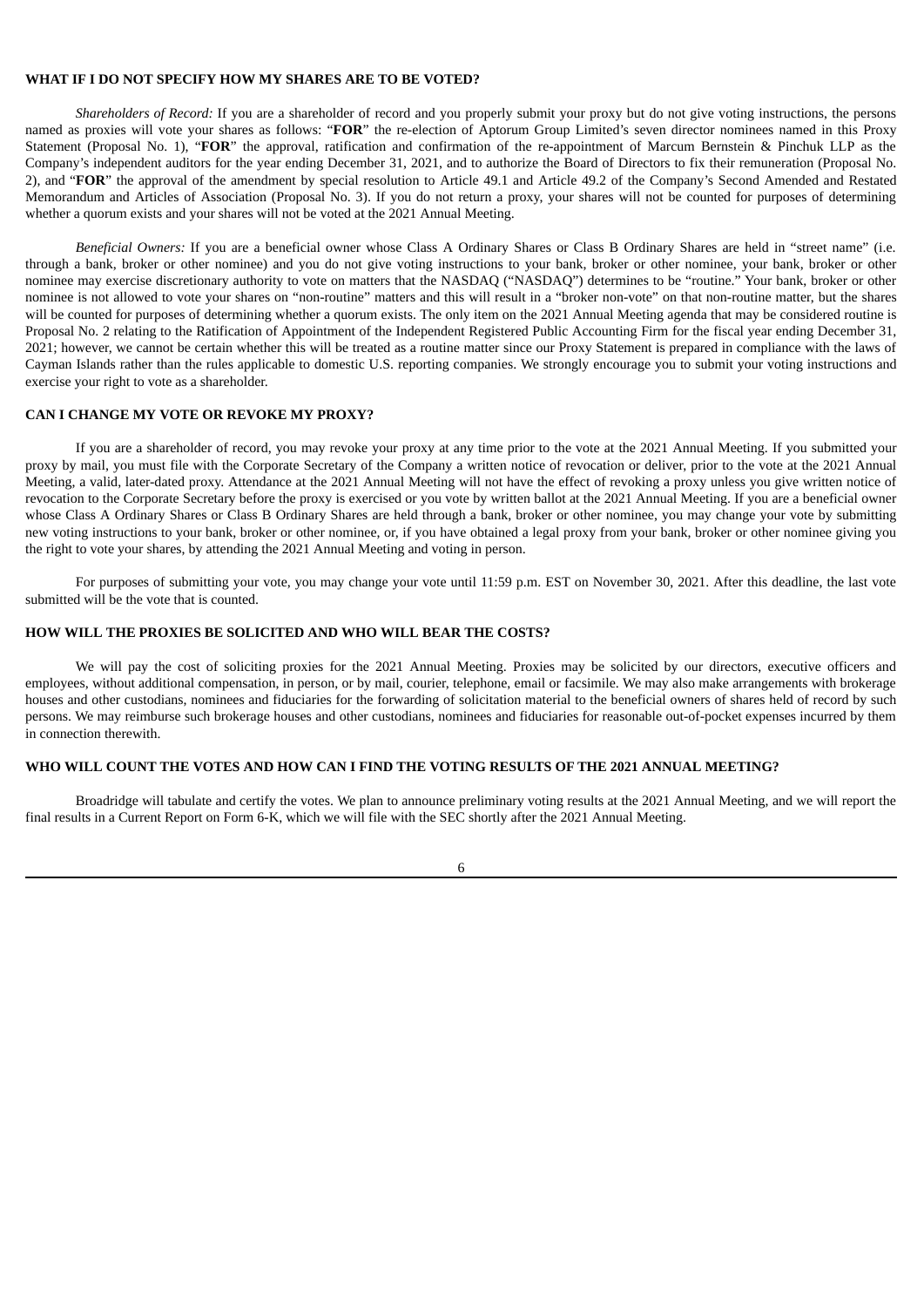### **WHAT VOTE IS REQUIRED TO APPROVE EACH ITEM?**

The affirmative vote of a simple majority of the votes of the shares entitled to vote on the proposal that were present and voted at the 2021 Annual Meeting is required to re-elect all seven directors of the Company (Proposal No. 1) and to approve, ratify and confirm the re-appointment of Marcum Bernstein & Pinchuk LLP as the Company's independent auditors for the year ending December 31, 2021, and to authorize the Board of Directors to fix their remuneration (Proposal No. 2).

As per the Companies Act (2021 Revision) as amended, of the Cayman Islands, since Proposal 3 must be decided by special resolution, at least two thirds of the members being entitled to vote in person or by proxy at the 2021 Annual Meeting must vote in favor of the approval of the amendment to Article 49.1 and Article 49.2 of the Company's Second Amended and Restated Memorandum and Articles of Association (Proposal No. 3).

### **WHAT ARE ABSTENTIONS AND BROKER NON-VOTES AND HOW WILL THEY BE TREATED?**

An "abstention" occurs when a shareholder chooses to abstain or refrain from voting their shares on one or more matters presented for a vote. For the purpose of determining the presence of a quorum, abstentions are counted as present.

Abstentions will have no effect on the outcome of either proposal.

A "broker non-vote" occurs when a bank, broker or other holder of record holding shares for a beneficial owner attends the 2021 Annual Meeting in person or by proxy but does not vote on a particular proposal because that holder does not have discretionary authority to vote on that particular item and has not received instructions from the beneficial owner.

Broker non-votes will have no effect on the outcome of either proposal.

### **WHAT DO I NEED TO DO TO ATTEND THE 2021 ANNUAL MEETING?**

If you plan to attend the 2021 Annual Meeting in person, you will need to bring proof of your ownership of shares, such as your proxy card or transfer agent statement and present an acceptable form of photo identification such as a passport or driver's license. Cameras, recording devices and other electronic devices will not be permitted at the 2021 Annual Meeting.

If you are a beneficial owner holding shares in "street name" through a bank, broker or other nominee and you would like to attend the 2021 Annual Meeting, you will need to bring an account statement or other acceptable evidence of ownership of shares as of the close of business EST on October 6, 2021. In order to vote at the 2021 Annual Meeting, you must contact your bank, broker or other nominee in whose name your shares are registered and obtain a legal proxy from your bank, broker or other nominee and bring it to the 2021 Annual Meeting.

#### **WHERE CAN I GET A COPY OF THE PROXY MATERIALS?**

Copies of our 2020 Annual Report, including consolidated financial statements as of and for the year ended December 31, 2020, the proxy card, the Notice and this Proxy Statement are available on our Company's website at *www.aptorumgroup.com*. The contents of that website are not a part of this Proxy Statement.

Pursuant to NASDAQ's Marketplace Rules which permit companies to make available their annual report to shareholders on or through the company's website, the Company posts its annual reports on the Company's website. The 2020 Annual Report for the year ended December 31, 2020, which was filed on Form 20-F (the "2020 Annual Report") has been filed with the U.S. Securities and Exchange Commission. The Company adopted this practice to avoid the considerable expense associated with mailing physical copies of such report to record holders. You may obtain a copy of our 2020 Annual Report by visiting the "Financial Information" heading under the "Investors" section of the Company's website at *www.aptorumgroup.com*. If you want to receive a paper or email copy of the Company's 2020 Annual Report, you must request one. There is no charge to you for requesting a copy. Please make your request for a copy by contacting our Investor Relations Department at: investor.relations@aptorumgroup.com.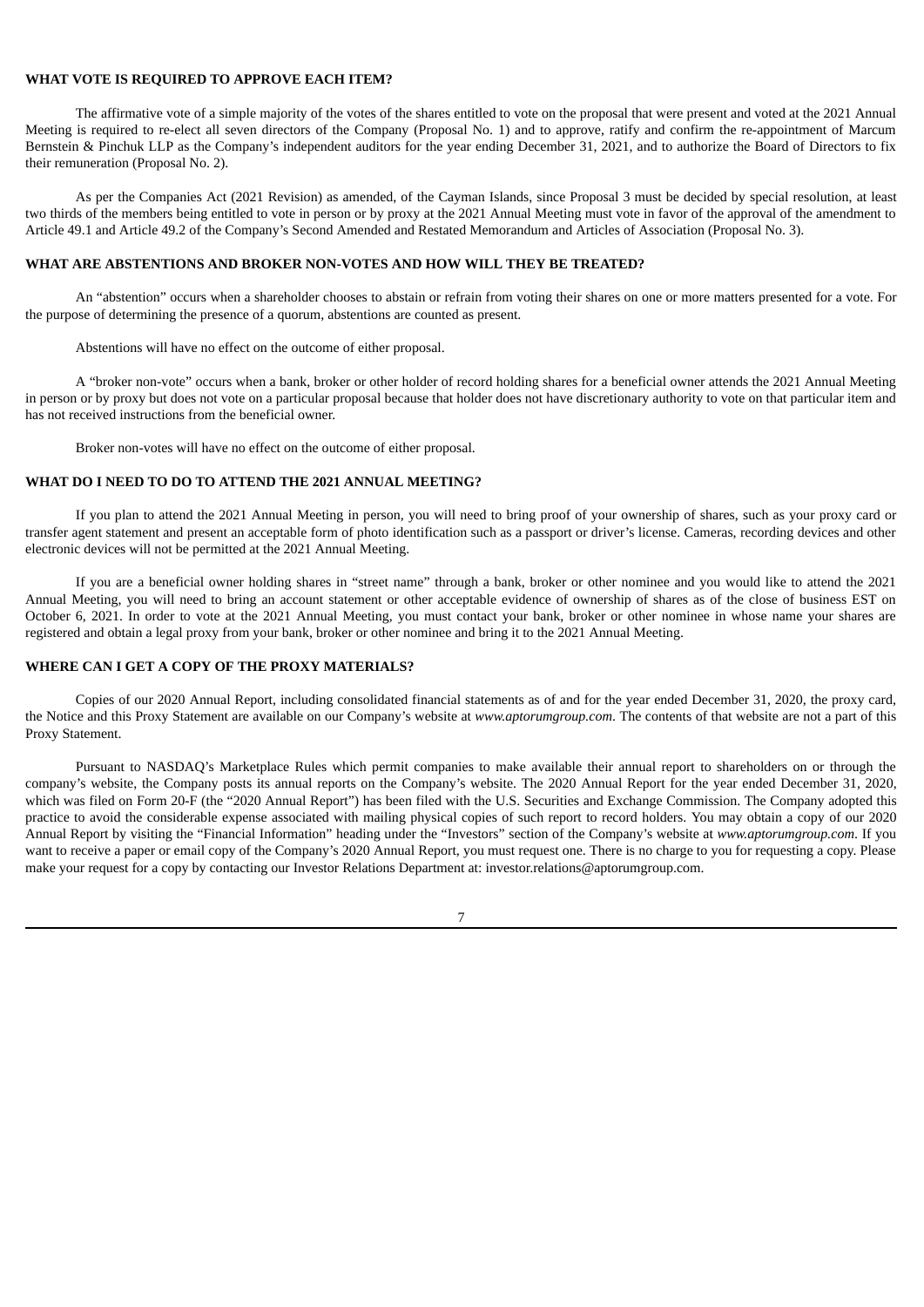### **PRECAUTIONARY MEASURES FOR THE 2021 ANNUAL MEETING**

With the outbreak and spreading of the COVID-19 pandemic and the heightened requirements for the prevention and control of its spreading, to safeguard the health and safety of shareholders who might be attending the 2021 Annual Meeting in person, the Company will implement the following precautionary measures at the 2021 Annual Meeting.

Voting by proxy in advance of the 2021 Annual Meeting: The Company does not in any way wish to diminish the opportunity available to shareholders to exercise their rights and to vote, but is conscious of the pressing need to protect shareholders from possible exposure to the COVID-19 pandemic. For the health and safety of shareholders, the Company would like to encourage shareholders to exercise their right to vote at the 2021 Annual Meeting by appointing the Chairman of the 2021 Annual Meeting as their proxy instead of attending the 2021 Annual Meeting in person. Physical attendance is not necessary for the purpose of exercising shareholder rights. Completion and return of the proxy form will not preclude shareholders from attending and voting in person at the 2021 Annual Meeting or any adjournment thereof should they subsequently so wish. **The deadline to submit** completed proxy forms is by 11:59 p.m. EST on November 30, 2021. Completed proxy forms must be returned to Broadridge Financial Solutions, **Inc., at 51 Mercedes Way, Edgewood, NY 11717.**

### Shareholders are strongly encouraged to cast their votes by submitting a proxy form appointing the Chairman of the 2021 Annual **Meeting as their proxy.**

To safeguard the health and safety of shareholders who might be attending the 2021 Annual Meeting in person, the Company will also implement the following measures at the 2021 Annual Meeting:

- (1) Compulsory temperature screening/checks will be carried out on every attendee at the entrance of Meeting Room 06, 1/F, Building 1E, Hong Kong Science Park, N.T., Hong Kong ("Meeting venue"). Any person with a body temperature above the reference range quoted by the Department of Health from time to time, or is exhibiting flu-like symptoms may be denied entry into the 2021 Annual Meeting venue and be requested to leave the 2021 Annual Meeting venue.
- (2) Every attendee will be required to wear a surgical face mask throughout the 2021 Annual Meeting and sit at a distance from other attendees. Please note that no masks will be provided at the 2021 Annual Meeting venue and attendees should wear their own masks.
- (3) Every attendee will be required to submit a health declaration form as provided at the 2021 Annual Meeting.
- (4) No refreshments or drinks will be provided to attendees at the 2021 Annual Meeting.

Attendees are in addition requested to observe and practice good personal hygiene at all times. To the extent permitted by law, the Company reserves the right to deny entry into the 2021 Annual Meeting venue or require any person to leave the 2021 Annual Meeting venue so as to ensure the health and safety of the attendees at the 2021 Annual Meeting.

Due to the constantly evolving COVID-19 pandemic situation in Hong Kong, the Company may be required to change the 2021 Annual Meeting arrangements at short notice. Shareholders should check the Company's website at *www.aptorumgroup.com* for future announcements and updates on the 2021 Annual Meeting arrangements.

Appointment of proxy by Beneficial Owners: Beneficial Owners whose shares are held through banks, brokers, custodians should consult directly with their banks or brokers or custodians (as the case may be) to assist them in the appointment of proxy.

If shareholders have any questions relating to the 2021 Annual Meeting, please contact our Investor Relations Department at: investor.relations@aptorumgroup.com.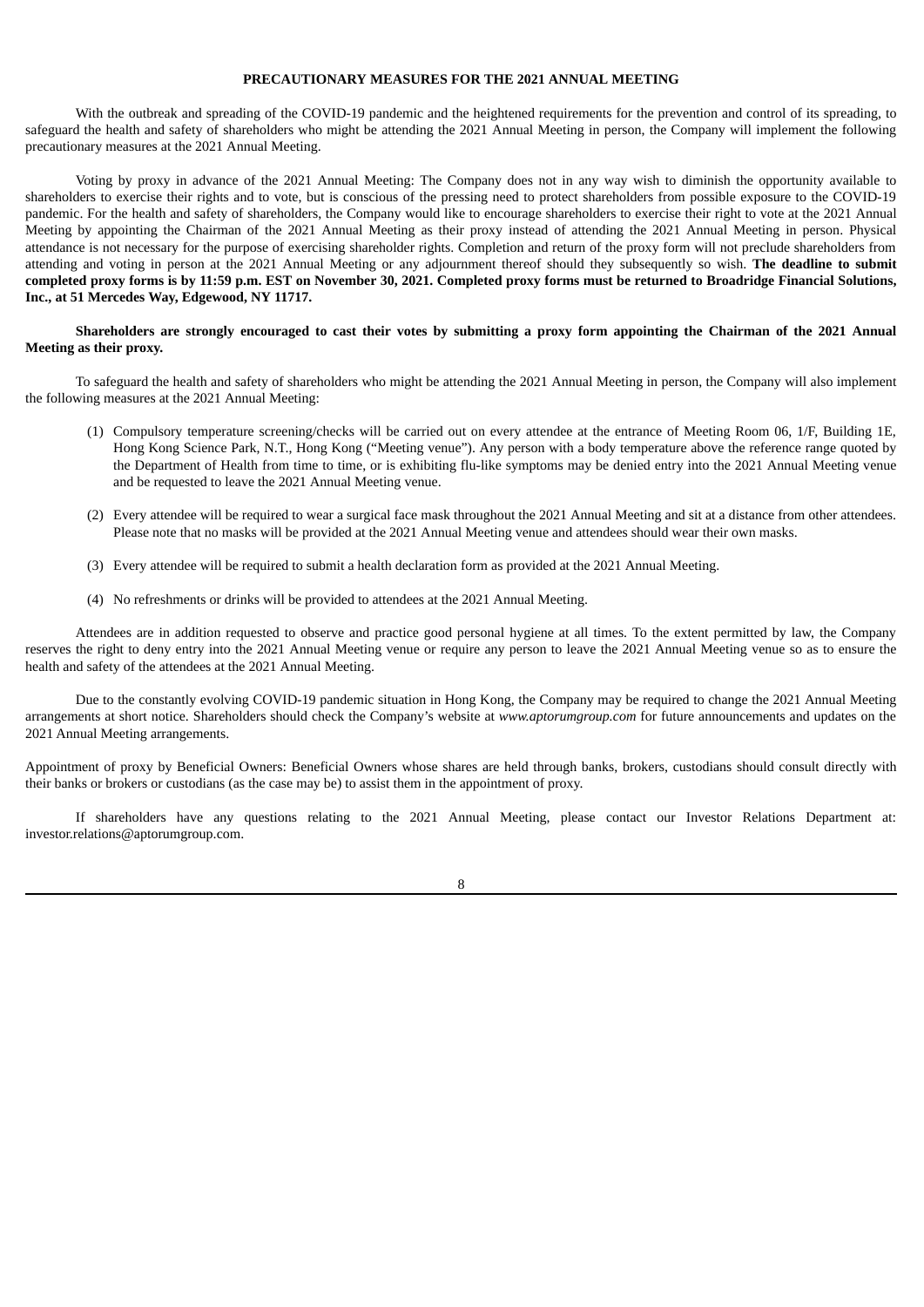#### **PROPOSALS PROPOSAL NO. 1 RE-ELECTION OF CURRENT DIRECTORS**

The Board of Directors currently consists of seven members. All seven current directors named below will seek re-election at the 2021 Annual Meeting.

Each director to be re-elected will hold office until the next annual general meeting of shareholders or until his appointment is otherwise terminated in accordance with the articles of association of the Company.

### **MR. IAN HUEN**

Mr. Ian Huen is the Founder, Chief Executive Officer and an Executive Director of Aptorum Group Limited. He also serves as a director of several subsidiaries of the Company. Mr. Huen is also a director of Talem Medical Group Limited since September 2019.

Mr. Huen served as a director of Aeneas Limited and several of its subsidiaries from April 2017 to May 2020. He also served as the responsible officer of Securis Capital Limited (formerly known as Aeneas Capital Limited) from November 2007 to December 2018.

Mr. Huen has over 18 years of global asset management experience and previously covered the U.S. healthcare sector as an equity research analyst at Janus Henderson Group plc (formerly known as Janus Capital). He was the financial advisor in the sale of Seng Heng Bank Limited (Macau) to Industrial and Commercial Bank of China in 2007 and was appointed as the vice president of the Board of General Meeting in Industrial and Commercial Bank of China (Macau) Capital Limited in March 2007 for a term of 12 years until March 2019.

As a trustee board member of the Dr. Stanley Ho Medical Development Foundation, Mr. Huen facilitates advisory, development funding, access to research resources across Asia and continues to establish relationships with leading academic institutions to propel innovations in healthcare.

Mr. Huen graduated from Princeton University with an A.B. degree in Economics in June 2001, earned a MA in Comparative and Public History from CUHK in June 2016. Mr. Huen is also a Chartered Financial Analyst.

#### **MR. DARREN LUI**

Mr. Darren Lui is the President and an Executive Director of Aptorum Group Limited. He also serves as a director of several subsidiaries of the Company. Mr. Lui is an Independent Non-Executive Director of Talem Medical Group Limited since September 2019 and a Strategic Advisor of Aenco Smartcap Limited since April 2020.

Mr. Lui served as a director of Aeneas Limited and several of its subsidiaries from April 2019 to May 2020. He also served as the responsible officer of Securis Capital Limited (formerly known as Aeneas Capital Limited) from December 2017 to September 2019.

Mr. Lui was previously a director and responsible officer of Varengold Capital Securities Limited from May 2018 to September 2019 and Varengold Capital Asset Management Limited from December 2017 to September 2019, with experience operating brokerage, asset management, and investment businesses in Asia. Prior to this, Mr. Lui was a Director within the Fixed Income Group of Barclays Capital, where he spent over nine years from September 2005 to February 2014 developing and establishing their London, Singapore and New York teams. From September 2002 to August 2005, he was qualified as a Chartered Accountant with Ernst & Young LLP (London), specializing in capital markets advisory.

Mr. Lui graduated with First-Class Honors from Imperial College, London with a BSc degree in Biochemistry in June 2002. He is a Chartered Accountant (ICAS), accredited with Chartered Financial Analyst designation, and an Associate of Chartered Institute of Securities & Investments (UK).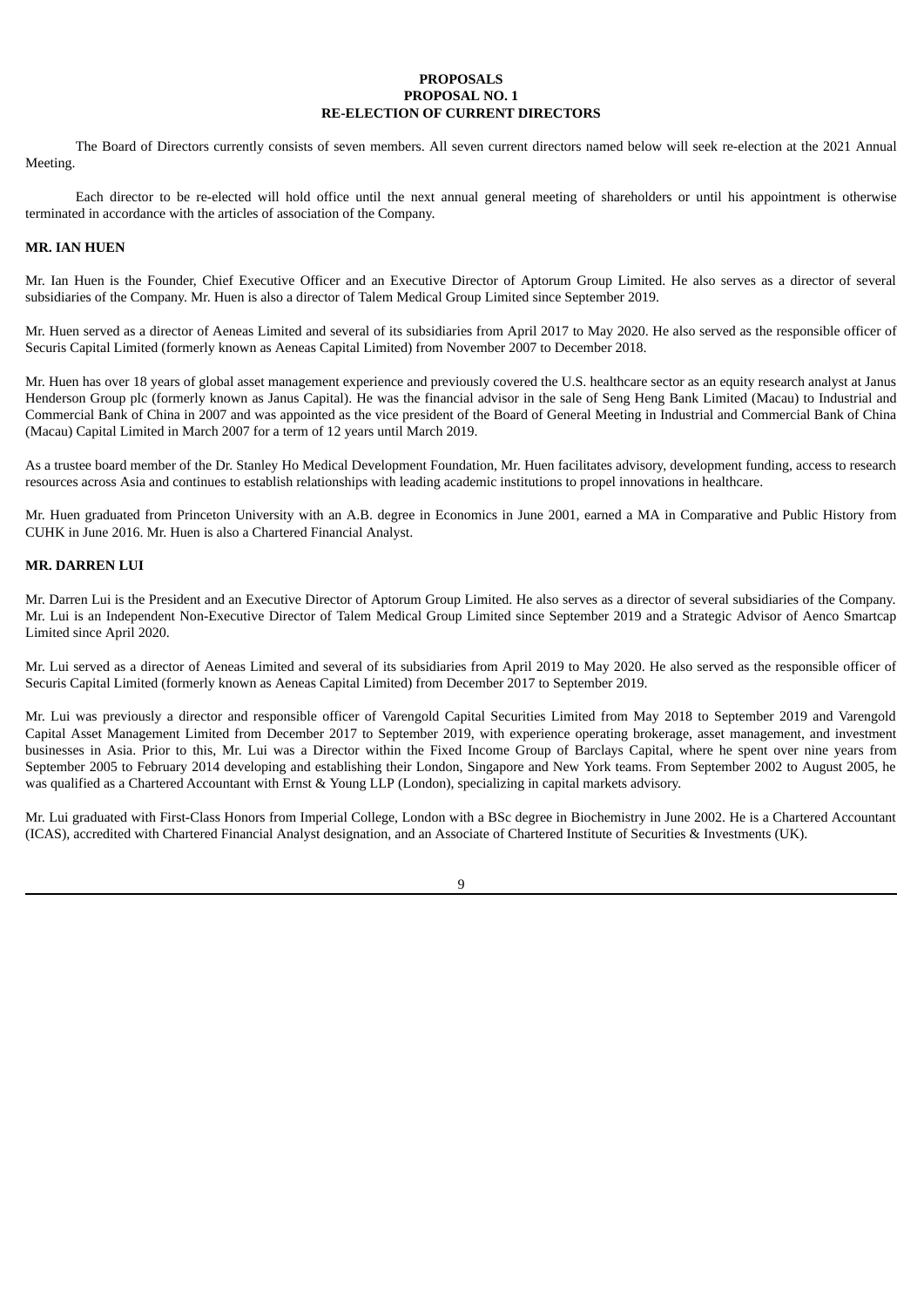## **DR. CLARK CHENG**

Dr. Clark Cheng is the Chief Medical Officer and an Executive Director of Aptorum Group Limited; he is also an executive director of Aptorum Medical Limited (one of the Company's subsidiaries); Dr. Cheng also serves as a director of several other subsidiaries of the Company. Mr. Cheng is also an Executive Director of Talem Medical Group Limited since December 2019 and serves as a director of several of its subsidiaries.

Prior to these appointments, Dr. Cheng served as the Operations Director and the Deputy General Manager of Raffles Medical Group since 2009 and 2011, respectively, representing an expanded role in the region. During his employment with Raffles Medical Group, he practiced as a full-time medical administrator to mainly overlook Raffles Medical Hong Kong operations and also supported its development in the PRC headquarter. Dr. Cheng is an active member of the Singapore Chamber of Commerce, and appears regularly as a guest speaker for The Open University of Hong Kong, The Airport Authority Hong Kong and other corporate events.

Dr. Cheng received his medical training at the University College London, UK, in 2005 and completed his foundation year training at The Royal Free Hospital in 2007. Pursuing his career in surgery, he obtained his membership of the Royal College of Surgeons of Edinburgh in 2009 and commenced his training in Orthopaedics where he practiced as Specialist Registrar at the National University Hospital, Singapore, with special interest in Traumatology of the lower limbs. In 2011, he also obtained his Master in Business & Administration with distinction from Tippie College of Business, University of Iowa, United States.

### **MR. CHARLES BATHURST**

Mr. Charles Bathurst is an Independent Non-Executive Director of Aptorum Group Limited, chairman of the Audit Committee and a member of both the Compensation Committee and the Nominating and Corporate Governance Committee.

Mr. Bathurst has over 46 years' experience of management and senior executive roles across the financial services, technology and healthcare industries. In 2011, he set up his own independent consultancy service, Summerhill Advisors Limited, advising on management structure, business development, financial reporting, internal audit controls and compliance to both emerging and multinational companies. Today he holds Non-Executive and Advisory board positions on fast-growing companies in healthcare, technology and financial services.

Prior to establishing Summerhill, Mr. Bathurst served as a Director for J.O. Hambro Investment Management from September 2008 to August 2011, where he oversaw the restructuring and commercialization of a range of in-house investment funds. He was appointed to the management board and supervised reporting teams including Business development, accounting, regulatory reporting and internal controls.

From April 2004 to March 2008, Mr. Bathurst served in multiple roles at Old Mutual Asset Managers (UK), including being a member of the senior management team and head of international sales. Duties included business development, launching new investment funds, recruitment, establishing and supervision of regulatory and financial reporting teams, as well as ensuring compliance with funds' regulatory requirements and corporate governance standards.

Prior to this, Mr. Bathurst was an advisor to Lion Capital Advisors Limited from April 2003 to March 2004, an early stage VC fund manager and business development consultant reporting to the board of management of LCF Rothschild Asset Management Limited.

From April 1995 to March 2002, Mr. Bathurst joined a newly formed alternative investment management team at Credit Agricole Asset Management, establishing the London Branch as the Managing Director in 1998. He was responsible for the recruitment and development strategy for marketing, sales, investment, financial reporting, compliance and regulatory controls and investor relations.

Between the period of September 1989 and December 1994, Mr. Bathurst worked for GNI, the largest futures and options execution and clearing broker on the London International Financial Futures Exchange, where he focused on marketing to European and Middle East financial institutions. In 1991, he joined a new management team to launch a series of specialist investment funds while serving as the Head of Sales and Product Development.

Mr. Bathurst graduated from the Royal Military Academy Sandhurst in November 1974 and commissioned into the British Army serving in the UK and Germany.

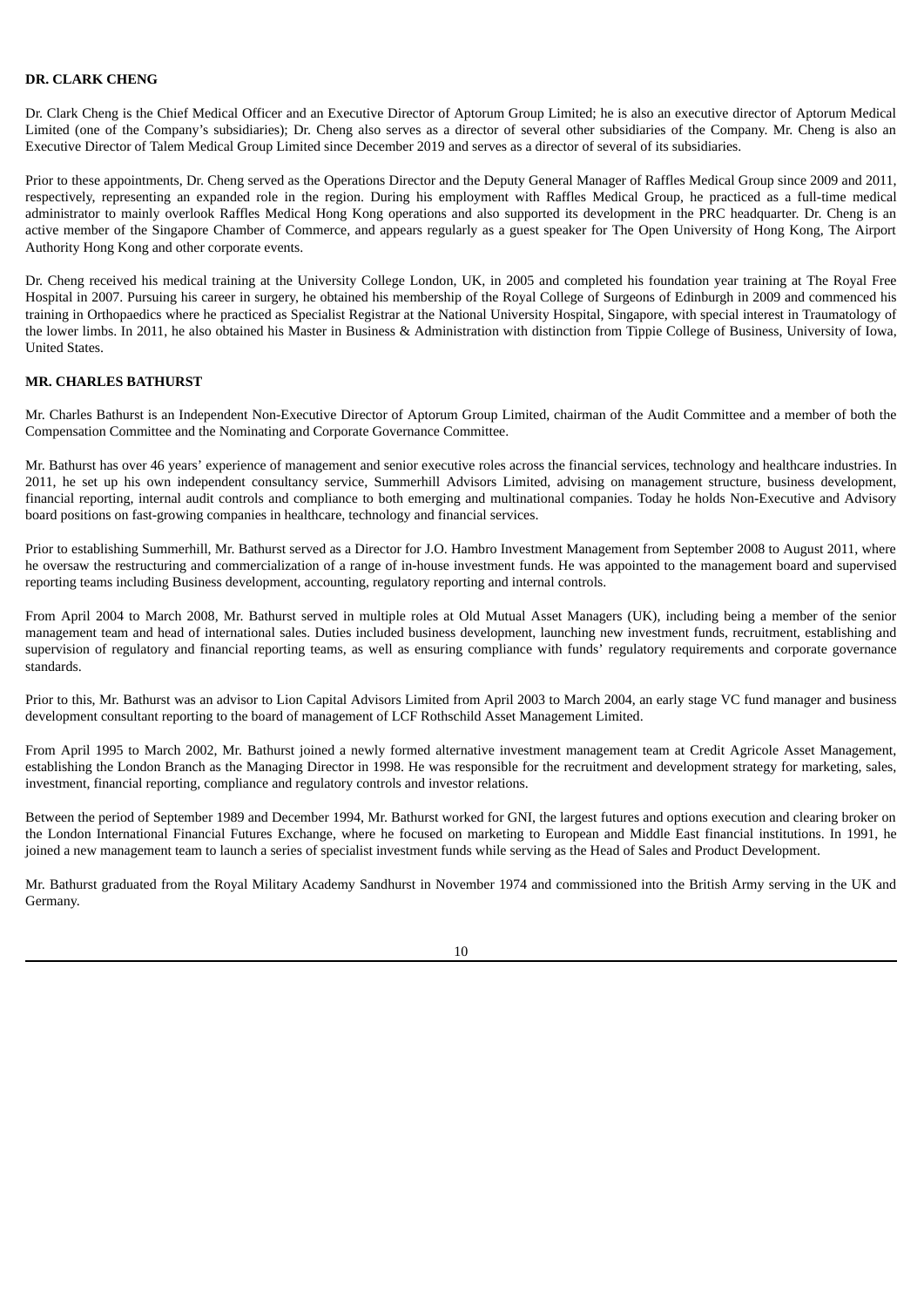## **DR. MIRKO SCHERER**

Dr. Mirko Scherer is an Independent Non-Executive Director of Aptorum Group Limited. Dr. Scherer has been serving as the Chief Executive Officer at CoFeS China (formerly known as "TVM Capital China") in Hong Kong from March 2015 to December 2020 and as President of CoFeS France since June 2019. CoFeS supports life science companies on a broad variety of financial and strategic aspects. In addition, it focuses on cross-border activities in the life science industry between China and the West. It acts as a bridge between China and the West, assisting Chinese investors and pharmaceutical companies accessing western innovations, while collaborating with innovative life science companies from the West to enter the fast-growing China market.

Dr. Scherer has served on the Board of the Frankfurt Stock Exchange from 2005 to 2007 and has been a board member of the Stichting Preferente Aandelen Qiagen from 2004 to 2019. From August 2016 through July 2018, Dr. Scherer served as a Non-Executive board member of Quantapore Inc. and from April 2015 through September 2017, he was a director of China BioPharma Capital I, (GP).

Dr. Scherer is an experienced biotechnology executive and has led numerous financing M&A and licensing transactions, in both public and private markets, in Europe and the U.S. for over 20 years. He consulted MPM Capital for the period between July 2012 and December 2014. Dr. Scherer was also a cofounder and partner of KI Kapital from November 2008 to February 2014, a company which was specialized in providing consultation in life science industry.

Prior to working in the venture capital industry, Dr. Scherer co-founded GPC Biotech (Munich and Princeton, NJ) and served as the Chief Financial Officer from October 1997 to December 2007. GPC Biotech engaged in numerous pharmaceutical alliances with companies such as Sanofi Aventis, Boehringer Ingelheim, Altana (now part of Takeda), Yakult, and Pharmion (now part of Celgene). Over the past 20 years, Dr. Scherer has established an extensive network in the U.S., European, and China's biotechnology and venture capital industry. Prior to his time at GPC Biotech, Dr. Scherer worked as a consultant from May 1993 to June 1994 at the Boston Consulting Group.

Dr. Scherer earned a Doctorate in Finance from the European Business School in Oestrich-Winkel/Germany in 1998, a MBA from Harvard Business School in June 1996, and a degree in Business Administration from the University of Mannheim/Germany in February 1993.

#### **PROFESSOR JUSTIN WU**

Professor Justin Wu is an Independent Non-Executive Director of Aptorum Group Limited, chairman of the Compensation Committee and a member of both the Audit Committee and Nominating and Corporate Governance Committee. Professor Wu has been serving as the chairman and a director of CUHK Medical Services and the Associate Dean (Health Systems) of Faculty of Medicine of CUHK since August 2021. He is also the President of the Asian Pacific Association of Gastroenterology since September 2021.

Professor Wu served as the Chief Operating Officer of CUHK Medical Centre from August 2018 to July 2021. He also served as the Associate Dean (Development) of the Faculty of Medicine at CUHK from July 2014 to June 2018 and the Associate Dean (Clinical) of the Faculty of Medicine at CUHK from December 2012 to July 2014, and has been serving as a Professor in the Department of Medicine and Therapeutics since 2009, also the Director of the S. H. Ho Center for Digestive Health, a research center specializing in functional gastrointestinal diseases, reflux and motility disorders, and digestive endoscopy. Active in research publications and assessments, Professor Wu served as the International Associate Editor of American Journal of Gastroenterology ("AJG"), and Managing Editor of Journal of Gastroenterology and Hepatology ("JGH"). He is also the Scientific Committee Chairman of the Asian Neurogastroenterology and Motility Association ("ANMA"), and Secretary General of the Asia Pacific Association of Gastroenterology ("APAGE").

Professor Wu has won a number of awards including the Emerging Leader in Gastroenterology Award by the JGH Foundation, and the Vice Chancellor's Exemplary Teaching Award at CUHK. Aside from his expertise in gastroenterology, Professor Wu has an extensive interest in the development of Integrative Medicine in Hong Kong. He is the Founding Director of the Hong Kong Institute of Integrative Medicine, working closely with the School of Chinese Medicine to develop an integrative model at an international level. The institute aims at maximizing the strength of Western and Chinese medicine to provide a safe and effective integrative treatment to patients. He served as a consultant and an advisory board member for Takeda Pharmaceutical, AstraZeneca, Menarini, Reckitt Benckiser and Abbott Laboratory.

Professor Wu earned his Bachelor of Medicine and Bachelor of Surgery Degree (1993), and his Doctor of Medicine Degree (2000) from CUHK. Additionally, he attained Fellowships of the Royal College of Physicians of Edinburgh and London in 2007 and 2012, respectively, Fellowship of the Hong Kong College of Physicians in 2002, Fellowship of the Hong Kong Academy of Medicine in 2002, and has been an American Gastroenterological Association Fellow since 2012.

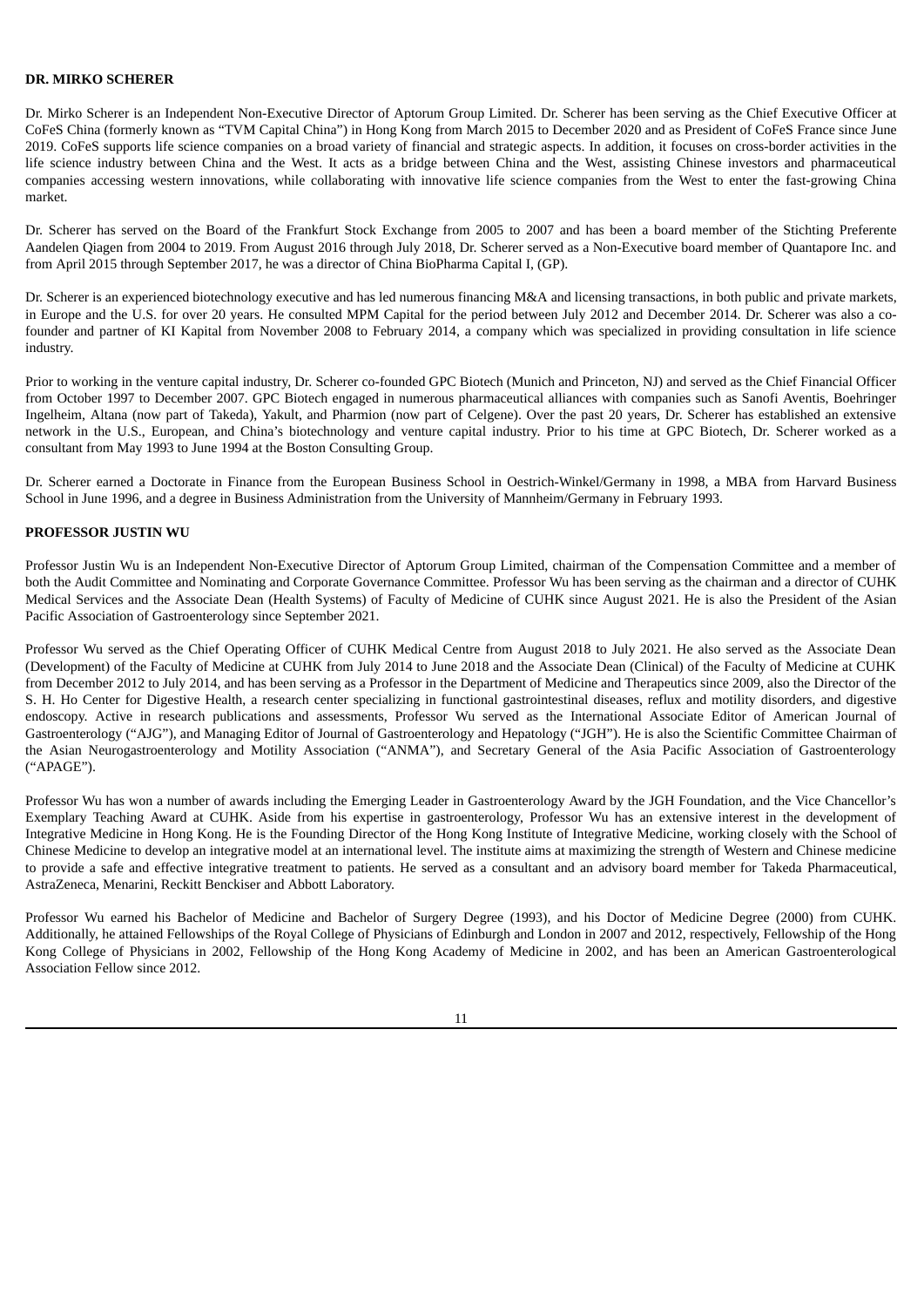### **PROFESSOR DOUGLAS ARNER**

Professor Douglas Arner is an Independent Non-Executive Director of Aptorum Group Limited, chairman of the Nominating and Corporate Governance Committee and a member of both the Audit Committee and Compensation Committee. Professor Arner is the Senior Regulatory & Strategic Advisor of Aeneas Group Limited since March 2018.

Professor Arner is the Kerry Holdings Professor in Law, RGC Senior Fellow in Digital Finance and Sustainable Development and Associate Director of the HKU-Standard Chartered Foundation FinTech Academy at the University of Hong Kong. In addition, he is Associate Dean (Taught Postgraduate and Development) of the Faculty of Law at HKU and co-founder of HKU's Asian Institute of International Financial Law, as well as Faculty Director and cofounder of the LLM in Compliance and Regulation, the LLM in Corporate and Financial Law, the Law, Innovation, Technology and Entrepreneurship (LITE), and the East Asian International Economic Law and Policy Programmes. Douglas is a Visiting Professor and Senior Visiting Fellow of Melbourne Law School of the University of Melbourne, a Visiting Professorial Fellow of the Faculty of Law of UNSW Sydney, a non-executive director of NASDAQ and Euronext listed Aptorum Group, an Advisory Board Member of the Global Impact FinTech (GIFT) Forum and of the Centre for Finance, Technology and Entrepreneurship (CFTE), and co-founder and an executive board member of the Asia Pacific Structured Finance Association. In 2020 he was awarded an inaugural Hong Kong Research Grants Council Senior Fellowship to study the role of digital finance in financial inclusion and the UN Sustainable Development Goals. Douglas has published eighteen books and more than 200 articles, chapters and reports on international financial law and regulation, including most recently Reconceptualising Global Finance and its Regulation (Cambridge 2016) (with Ross Buckley and Emilios Avgouleas) and The RegTech Book (Wiley 2019 (Janos Barberis and Ross Buckley). His recent papers are available on SSRN at https://papers.ssrn.com/sol3/cf\_dev/AbsByAuth.cfm?per\_id=524849 , where he is among the top 50 authors in the world by total downloads, as well as among the top 15 law authors. Douglas led the development of Introduction to FinTech – launched with edX in May 2018 and now with over 100,000 learners spanning almost every country in the world – and the foundation of the edx-HKU Online Professional Certificate in FinTech. Douglas was an inaugural member of the Hong Kong Financial Services Development Council (2013-2019) and Director of the Duke-HKU Asia America Institute in Transnational Law (2005-2016) and has served as a consultant with, among others, the World Bank, Asian Development Bank, UN, APEC, Alliance for Financial Inclusion, and European Bank for Reconstruction and Development. He has lectured, co-organised conferences and seminars and been involved with financial sector reform projects around the world. Douglas has been a visiting professor or fellow at Duke, Harvard, the Hong Kong Institute for Monetary Research, IDC Herzliya, McGill, Melbourne, National University of Singapore, University of New South Wales, Shanghai University of Finance and Economics, and Zurich, among others.

Professor Arner holds a BA from Drury College (where he studied literature, economics and political science) in 1992, a JD (cum laude) from Southern Methodist University in 1995, an LLM (with distinction) in banking and finance law from the University of London (Queen Mary College) in 1996, and a PhD from the University of London in 2005.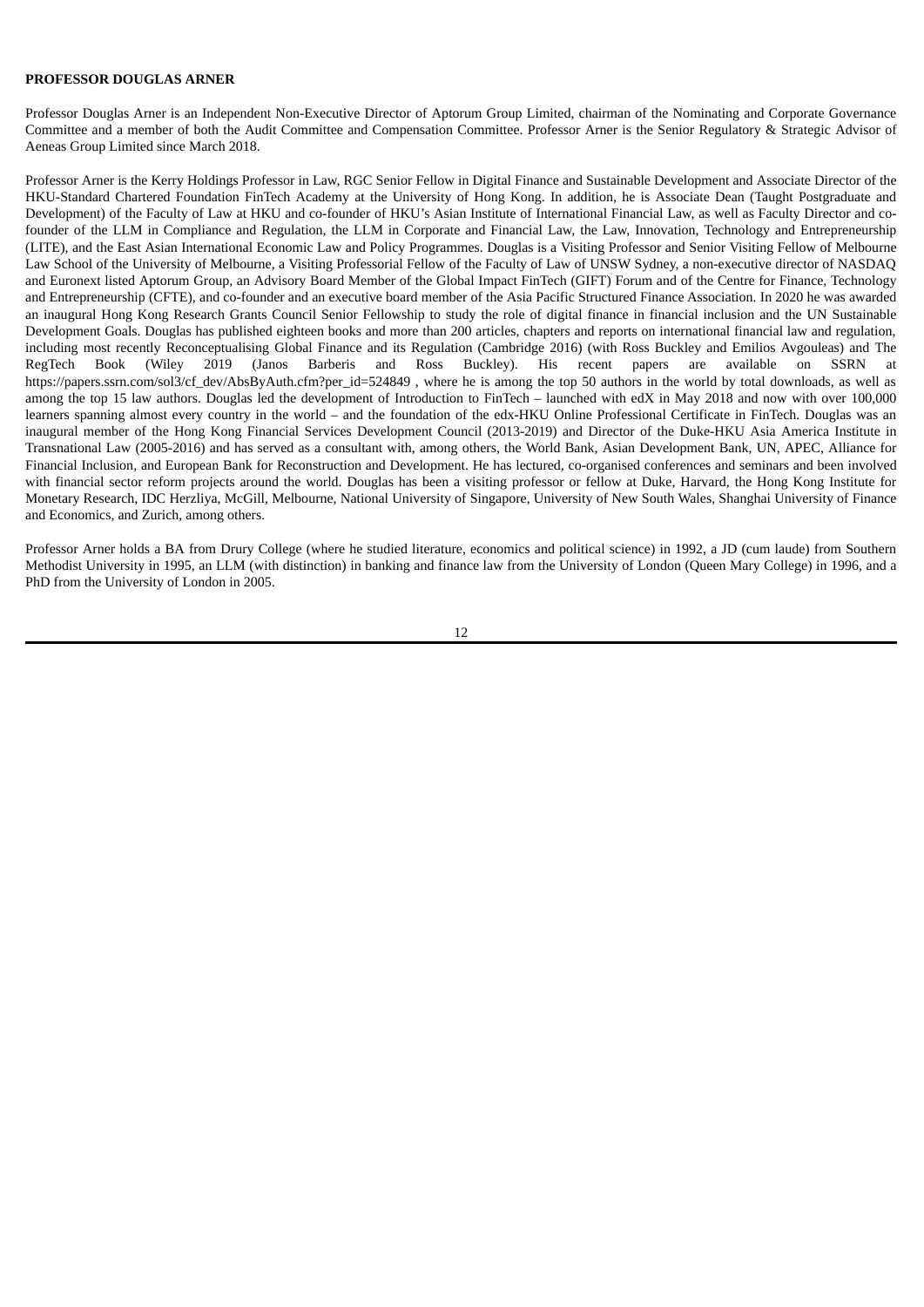## **THE BOARD OF DIRECTORS RECOMMENDS A VOTE** *FOR* **THE RE-ELECTION OF ALL CURRENT DIRECTORS NAMED ABOVE**

#### **PROPOSAL NO. 2 APPROVAL, RATIFICATION AND CONFIRMATION OF RE-APPOINTMENT OF INDEPENDENT AUDITORS AND AUTHORIZATION OF BOARD OF DIRECTORS TO FIX THEIR REMUNERATION**

The Audit Committee of the Board (the "Audit Committee"), which is composed entirely of independent directors, has selected Marcum Bernstein & Pinchuk LLP, independent registered public accounting firm, to audit our financial statements for the fiscal year ending December 31, 2021. Ratification of the selection of Marcum Bernstein & Pinchuk LLP by shareholders is not required by law. However, as a matter of good corporate practice, such selection is being submitted to the shareholders for ratification at the 2021 Annual Meeting. If the shareholders do not ratify the selection, the Board and the Audit Committee will reconsider whether or not to retain Marcum Bernstein & Pinchuk LLP, but may, in their discretion, retain Marcum Bernstein & Pinchuk LLP. Even if the selection is ratified, the Audit Committee, in its discretion, may change the appointment at any time during the year if it determines that such change would be in the best interests of the Company and its shareholders.

A Representative from Marcum Bernstein & Pinchuk LLP will be in attendance at the 2021 Annual Meeting via teleconference to respond to any appropriate questions and will have the opportunity to make a statement, if they so desire.

## **Changes in and Disagreements with Accountants on Accounting and Financial Disclosure**

None.

#### **Independent Registered Public Accounting Firm Fees and Other Matters**

The following table sets forth, for each of the years indicated, the fees expensed by our independent registered public accounting firm:

|                    |      | For the years ended<br>December 31, |               |                          |
|--------------------|------|-------------------------------------|---------------|--------------------------|
|                    |      | 2020                                | 2019          |                          |
|                    |      |                                     | (In thousand) |                          |
| Audit fees         | US\$ | 253                                 | US\$          | 154                      |
| Audit-related fees |      | 45                                  |               | 65                       |
| Tax fees           |      | $\overline{\phantom{0}}$            |               | $\overline{\phantom{0}}$ |
| All other fees     |      | -                                   |               | $\overline{\phantom{0}}$ |
| Total              | US\$ | 298                                 | US\$          | 219                      |

"Audit fees" represents the aggregate fees billed or to be billed for each of the fiscal years listed for professional services rendered by our principal auditor for the audit of our annual financial statements.

"Audit-related fees" are the aggregate fees billed for assurance and related services that are reasonably related to the performance of the audit and are not reported under audit fees. These fees primarily include review of documents filed with the SEC.

"Tax fees" include fees for professional services rendered by our principal auditor for tax compliance and tax advice on actual or contemplated transactions.

"Other fees" include fees for services rendered by our independent registered public accounting firm with respect to other matters not reported under "Audit fees", "Audit-related fees" and "Tax fees".

The policy of our audit committee is to pre-approve all audit and non-audit services provided by our principal auditor including audit services, audit-related services, tax services and other services.

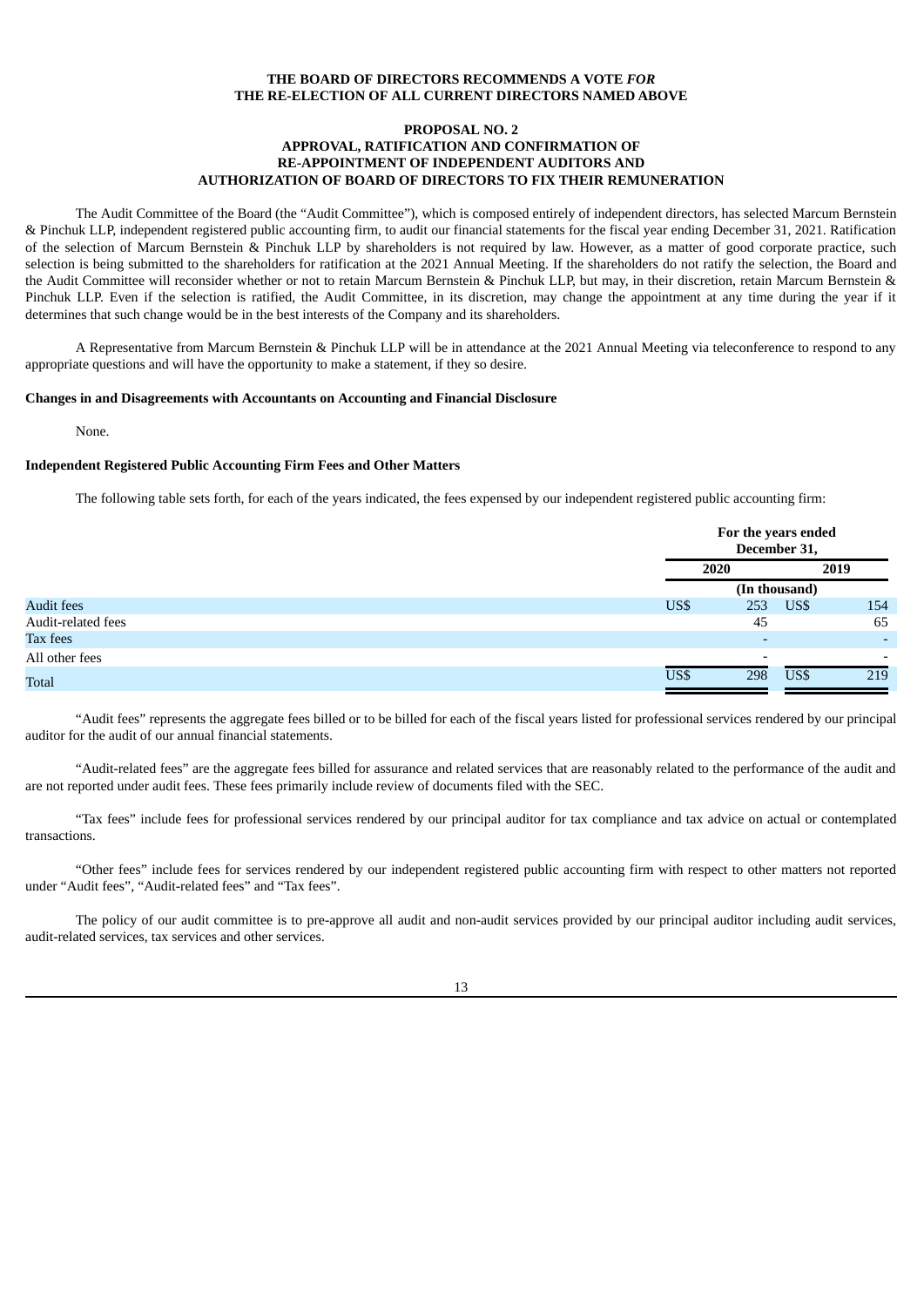## **THE BOARD OF DIRECTORS AND THE AUDIT COMMITTEE RECOMMEND A VOTE** *FOR* **APPROVAL, RATIFICATION AND CONFIRMATION OF THE RE-APPOINTMENT OF MARCUM BERSTEIN & PINCHUK LLP AS THE COMPANY'S INDEPENDENT AUDITORS FOR THE YEAR ENDING DECEMBER 31, 2021 AND AUTHORIZATION OF BOARD OF DIRECTORS TO FIX THEIR REMUNERATION**

## **SPECIAL BUSINESS**

#### **PROPOSAL NO. 3**

## **AMENDMENT TO SECOND AMENDED AND RESTATED MEMORANDUM AND ARTICLES OF ASSOCIATION**

The Board of Directors has unanimously approved, and recommends that our shareholders approve by special resolution an amendment to our Second Amended and Restated Memorandum and Articles of Association that will remove an unintended conflict between the designation of a record date for shareholder meetings and the notice date of the related shareholder notice for such meeting. The current memorandum and articles permit the Company's directors to designate the record date for a meeting, but the record date cannot be earlier than the date of notice of such meeting. Such requirement is not mandated under Cayman law and complicates determining the shareholders entitled to notice and to vote. Therefore, the Board approved the amendment below, which removes the requirement that the record date not be earlier than the date of notice of such meeting and instead, permits the Board more flexibility to set whatever record date they deem suitable, in accordance with Cayman laws and those of the NASDAQ Global Market.

Article 49.1 and Article 49.2 of the Second Amended and Restated Memorandum and Articles of Association shall be revised by special resolution as follows (new language in bold underline):

"49.1 For the purpose of determining members entitled to attend meetings, receive payment of any dividend or capitalisation or for any other purpose, the Directors may provide that the Register may, after compliance with any notice requirement of the Designated Stock Exchange, be suspended or closed for transfers for a stated period which shall not in any case exceed thirty (30) days in any year as the Board may determine. In lieu of, or apart from, closing the Register, the Directors may fix in advance or arrears a date as the record date for any such determination of members provided that the record date for a meeting may not be earlier than the date of notice of such meeting.

49.2 If the Register is not so closed and no record date is fixed **in accordance with Article 49.1,** for the determination of members entitled to attend meetings, receive payment of a distribution or capitalisation, the date on which the notice of the meeting is given or resolution of the Directors declaring **a**such dividend or capitalisation is adopted, as the case may be, shall be the record date for such determination of members **or such other date approved by the Directors**."

## **THE BOARD OF DIRECTORS RECOMMENDS A VOTE** *FOR* **THE AMENDMENT TO THE SECOND AMENDED AND RESTATED MEMORANDUM AND ARTICLES OF ASSOCIATION**

The Board of Directors is not aware of any other matters to be submitted to the 2021 Annual Meeting. If any other matters properly come before the 2021 Annual Meeting, it is the intention of the persons named in the enclosed form of proxy to vote the shares they represent as the Board of Directors may recommend.

By order of the Board of Directors

/s/ Ian Huen

Ian Huen CEO And Director

October 1, 2021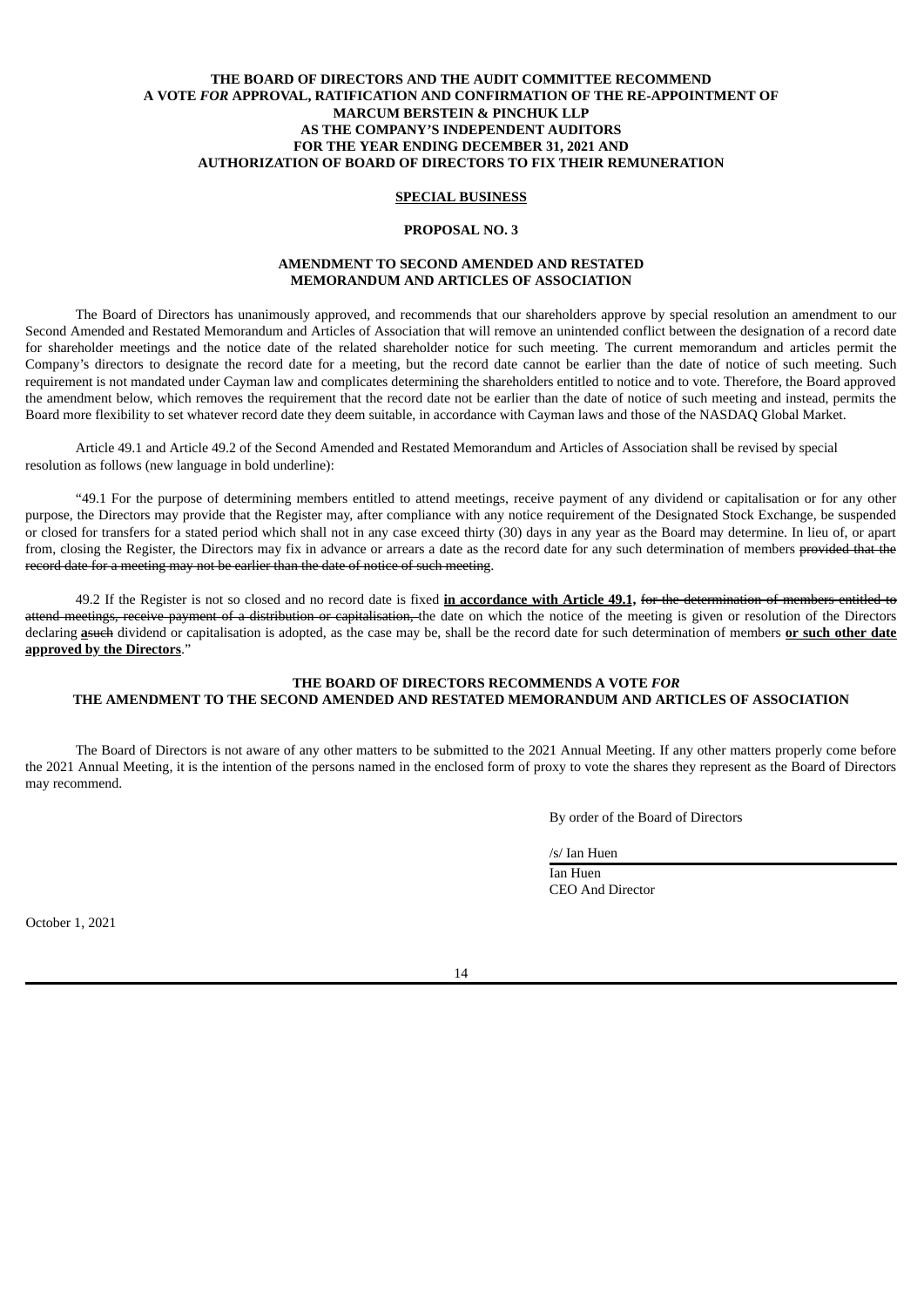### **THIS PROXY IS SOLICITED ON BEHALF OF THE BOARD OF DIRECTORS OF APTORUM GROUP LIMITED FOR THE ANNUAL GENERAL MEETING OF SHAREHOLDERS TO BE HELD ON DECEMBER 2, 2021**

The undersigned shareholder of Aptorum Group Limited, a Cayman Islands exempted company with limited liability (the "Company"), hereby acknowledges receipt of the Notice of Annual General Meeting of shareholders (the "2021 Annual Meeting") and the Proxy Statement, each dated October 1, 2021, and hereby appoints the chairman of the 2021 Annual Meeting as proxy, with full power of substitution, on behalf and in the name of the undersigned, to represent the undersigned at the 2021 Annual Meeting of the Company to be held on December 2, 2021, at 8:00 p.m., Hong Kong local time, at Meeting Room 06, 1/F, Building 1E, Hong Kong Science Park, N.T., Hong Kong, or at any adjournment or postponement thereof, and to vote all Class A Ordinary Shares and Class B Ordinary Shares which the undersigned would be entitled to vote if then and there personally present, on the matters set forth below (i) as specified by the undersigned below and (ii) in the discretion of any proxy upon such other business as may properly come before the 2021 Annual Meeting, all as set forth in the Notice of the 2021 Annual Meeting and in the Proxy Statement furnished herewith.

This proxy when properly executed will be voted in the manner directed herein by the undersigned shareholder. If no direction is made, **this proxy will be voted FOR the following proposals:**

- 1. To re-elect all seven directors of the Company to hold office until the next annual general meeting.
- 2. To approve, ratify and confirm the re-appointment of Marcum Bernstein & Pinchuk LLP as the Company's independent auditors for the year ending December 31, 2021, and to authorize the Board of Directors to fix their remuneration.
- 3. As special business, to approve as a special resolution an amendment to Article 49.1 and Article 49.2 of the Company's Second Amended and Restated Memorandum and Articles of Association.

This proxy should be marked, dated and signed by the shareholder exactly as his or her name appears on the share certificate and be returned promptly in the enclosed envelope. Any person signing in a fiduciary capacity should so indicate. If shares are held by joint tenants or as **community property, both should sign.**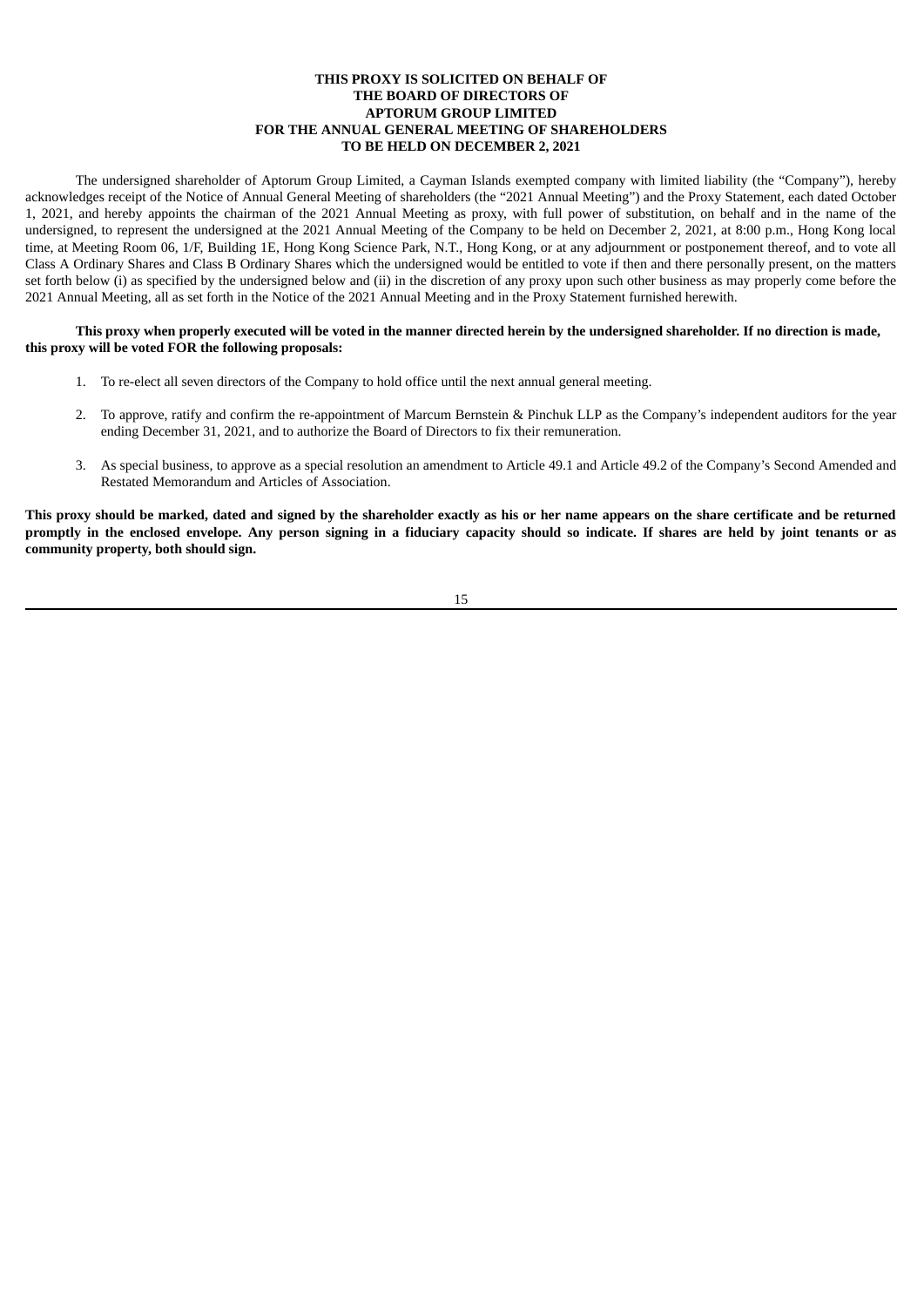|                 | $\square$ â DETACH PROXY CARD HERE â                                                                                                                                                                                                      |                                                      |                |                |
|-----------------|-------------------------------------------------------------------------------------------------------------------------------------------------------------------------------------------------------------------------------------------|------------------------------------------------------|----------------|----------------|
|                 | Mark, sign, date and return this Proxy Card promptly<br>using the enclosed envelope.                                                                                                                                                      |                                                      |                |                |
|                 | This Proxy Card must be received<br>no later than 11:59 p.m. EST on November 30, 2021                                                                                                                                                     | Votes must be indicated<br>(x) in Black or Blue ink. |                |                |
|                 |                                                                                                                                                                                                                                           | <b>FOR</b>                                           | <b>AGAINST</b> | <b>ABSTAIN</b> |
| PROPOSAL NO. 1: | To re-elect Mr. Ian Huen as a director of the Company to hold office until the next<br>annual general meeting;                                                                                                                            | $\Box$                                               | □              | $\Box$         |
|                 | To re-elect Mr. Darren Lui as a director of the Company to hold office until the next<br>annual general meeting;                                                                                                                          | $\Box$                                               | $\Box$         | $\Box$         |
|                 | To re-elect Dr. Clark Cheng as a director of the Company to hold office until the<br>next annual general meeting;                                                                                                                         | $\Box$                                               | □              | $\Box$         |
|                 | To re-elect Mr. Charles Bathurst as a director of the Company to hold office until<br>the next annual general meeting;                                                                                                                    | $\Box$                                               | $\Box$         | □              |
|                 | To re-elect Dr. Mirko Scherer as a director of the Company to hold office until the<br>next annual general meeting;                                                                                                                       | $\Box$                                               | $\Box$         | $\Box$         |
|                 | To re-elect Professor Justin Wu as a director of the Company to hold office until the<br>next annual general meeting;                                                                                                                     | $\Box$                                               | □              | □              |
|                 | To re-elect Professor Douglas Arner as a director of the Company to hold office<br>until the next annual general meeting; and                                                                                                             | $\Box$                                               | $\Box$         | $\Box$         |
| PROPOSAL NO. 2: | To approve, ratify and confirm the re-appointment of Marcum Bernstein & Pinchuk<br>LLP as the Company's independent auditors for the year ending December 31,<br>2021, and to authorize the Board of Directors to fix their remuneration. | $\Box$                                               | $\Box$         | □              |
| PROPOSAL NO. 3: | To approve as a special resolution an amendment to Article 49.1 and Article 49.2 of<br>the Company's Second Amended and Restated Memorandum and Articles of<br>Association.                                                               | $\Box$                                               | $\Box$         | □              |

This Proxy Card must be signed by the person registered in the register of members at the close of business on October 6, 2021. In the case of a shareholder that is not a natural person, this Proxy Card must be executed by a duly authorized officer or attorney of such entity. Completed and duly executed Proxy Cards shall be returned to Broadridge Financial Solutions, Inc., no later than 11:59 p.m. EST on November 30, 2021.

Share Owner signs here Co-Owner signs here Co-Owner signs here Date: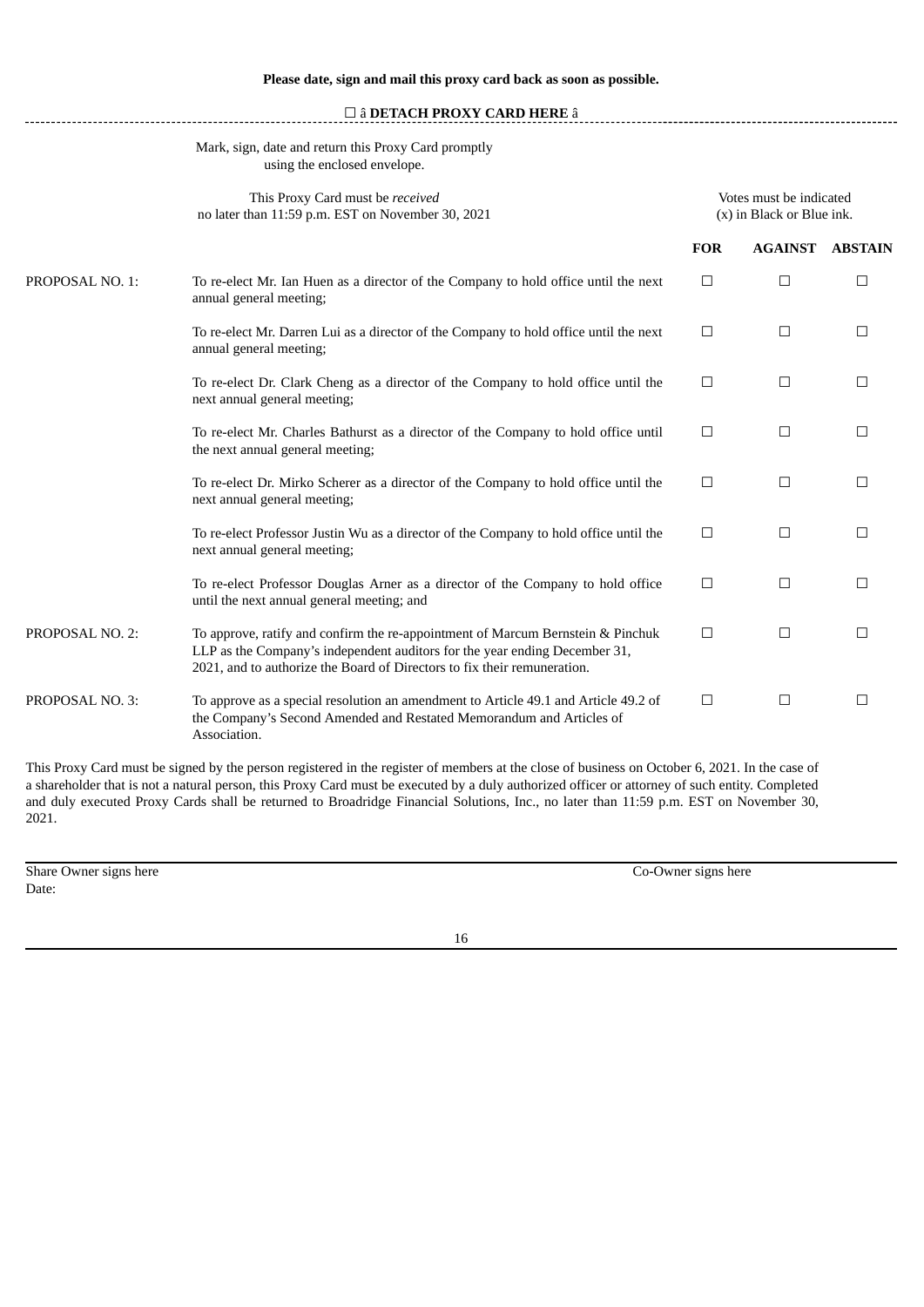### **THIS PROXY IS SOLICITED ON BEHALF OF THE BOARD OF DIRECTORS OF APTORUM GROUP LIMITED FOR THE ANNUAL GENERAL MEETING OF SHAREHOLDERS TO BE HELD ON DECEMBER 2, 2021**

<span id="page-20-0"></span>The undersigned shareholder of Aptorum Group Limited, a Cayman Islands exempted company with limited liability (the "Company"), hereby acknowledges receipt of the Notice of Annual General Meeting of shareholders (the "2021 Annual Meeting") and the Proxy Statement, each dated October 1, 2021, and hereby appoints the chairman of the 2021 Annual Meeting as proxy, with full power of substitution, on behalf and in the name of the undersigned, to represent the undersigned at the 2021 Annual Meeting of the Company to be held on December 2, 2021, at 8:00 p.m., Hong Kong local time, at Meeting Room 06, 1/F, Building 1E, Hong Kong Science Park, N.T., Hong Kong, or at any adjournment or postponement thereof, and to vote all Class A Ordinary Shares and Class B Ordinary Shares which the undersigned would be entitled to vote if then and there personally present, on the matters set forth below (i) as specified by the undersigned below and (ii) in the discretion of any proxy upon such other business as may properly come before the 2021 Annual Meeting, all as set forth in the Notice of the 2021 Annual Meeting and in the Proxy Statement furnished herewith.

### This proxy when properly executed will be voted in the manner directed herein by the undersigned shareholder. If no direction is made, **this proxy will be voted FOR the following proposals:**

- 1. To re-elect all seven directors of the Company to hold office until the next annual general meeting.
- 2. To approve, ratify and confirm the re-appointment of Marcum Bernstein & Pinchuk LLP as the Company's independent auditors for the year ending December 31, 2021, and to authorize the Board of Directors to fix their remuneration.
- 3. As special business, to approve as a special resolution an amendment to Article 49.1 and Article 49.2 of the Company's Second Amended and Restated Memorandum and Articles of Association.

This proxy should be marked, dated and signed by the shareholder exactly as his or her name appears on the share certificate and be returned promptly in the enclosed envelope. Any person signing in a fiduciary capacity should so indicate. If shares are held by joint tenants or as **community property, both should sign.**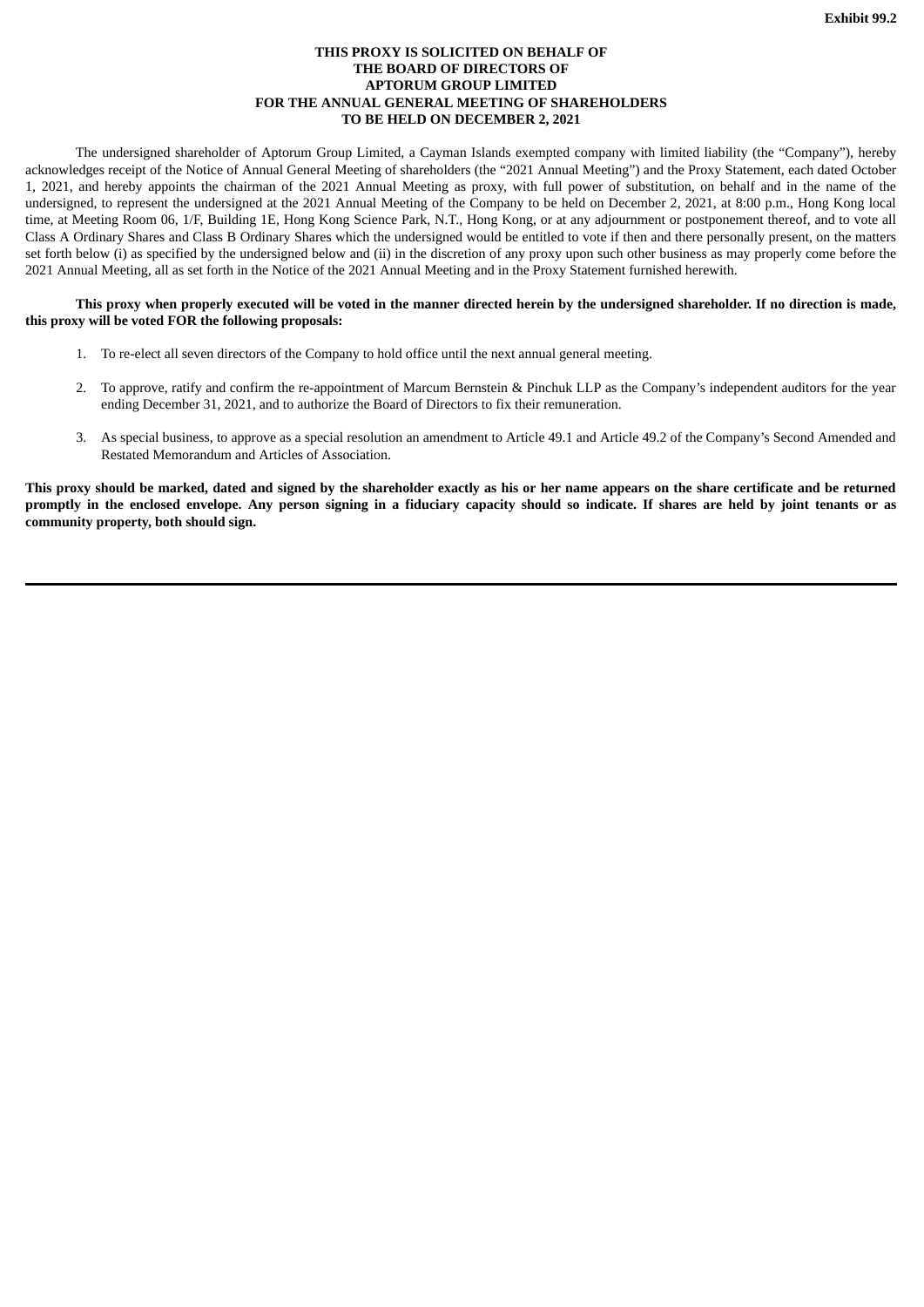## **Please date, sign and mail this proxy card back as soon as possible.**

## ☐ â **DETACH PROXY CARD HERE** â

## Mark, sign, date and return this Proxy Card promptly using the enclosed envelope.

|                 | This Proxy Card must be received<br>no later than 11:59 p.m. EST on November 30, 2021                                                                                                                                                     |            | Votes must be indicated<br>(x) in Black or Blue ink. |                |  |
|-----------------|-------------------------------------------------------------------------------------------------------------------------------------------------------------------------------------------------------------------------------------------|------------|------------------------------------------------------|----------------|--|
|                 |                                                                                                                                                                                                                                           | <b>FOR</b> | <b>AGAINST</b>                                       | <b>ABSTAIN</b> |  |
| PROPOSAL NO. 1: | To re-elect Mr. Ian Huen as a director of the Company to hold office until the next<br>annual general meeting;                                                                                                                            | $\Box$     | $\Box$                                               | $\Box$         |  |
|                 | To re-elect Mr. Darren Lui as a director of the Company to hold office until the next<br>annual general meeting;                                                                                                                          | $\Box$     | $\Box$                                               | $\Box$         |  |
|                 | To re-elect Dr. Clark Cheng as a director of the Company to hold office until the<br>next annual general meeting;                                                                                                                         | $\Box$     | $\Box$                                               | $\Box$         |  |
|                 | To re-elect Mr. Charles Bathurst as a director of the Company to hold office until<br>the next annual general meeting;                                                                                                                    | $\Box$     | $\Box$                                               | $\Box$         |  |
|                 | To re-elect Dr. Mirko Scherer as a director of the Company to hold office until the<br>next annual general meeting;                                                                                                                       | $\Box$     | $\Box$                                               | $\Box$         |  |
|                 | To re-elect Professor Justin Wu as a director of the Company to hold office until the<br>next annual general meeting;                                                                                                                     | $\Box$     | $\Box$                                               | $\Box$         |  |
|                 | To re-elect Professor Douglas Arner as a director of the Company to hold office<br>until the next annual general meeting; and                                                                                                             | $\Box$     | $\Box$                                               | $\Box$         |  |
| PROPOSAL NO. 2: | To approve, ratify and confirm the re-appointment of Marcum Bernstein & Pinchuk<br>LLP as the Company's independent auditors for the year ending December 31,<br>2021, and to authorize the Board of Directors to fix their remuneration. | $\Box$     | $\Box$                                               | $\Box$         |  |
| PROPOSAL NO. 3: | To approve as a special resolution an amendment to Article 49.1 and Article 49.2 of<br>the Company's Second Amended and Restated Memorandum and Articles of<br>Association.                                                               | $\Box$     | $\Box$                                               | $\Box$         |  |
|                 |                                                                                                                                                                                                                                           |            |                                                      |                |  |

This Proxy Card must be signed by the person registered in the register of members at the close of business on October 6, 2021. In the case of a shareholder that is not a natural person, this Proxy Card must be executed by a duly authorized officer or attorney of such entity. Completed and duly executed Proxy Cards shall be returned to Broadridge Financial Solutions, Inc., no later than 11:59 p.m. EST on November 30, 2021.

Share Owner signs here Co-Owner signs here Co-Owner signs here Date: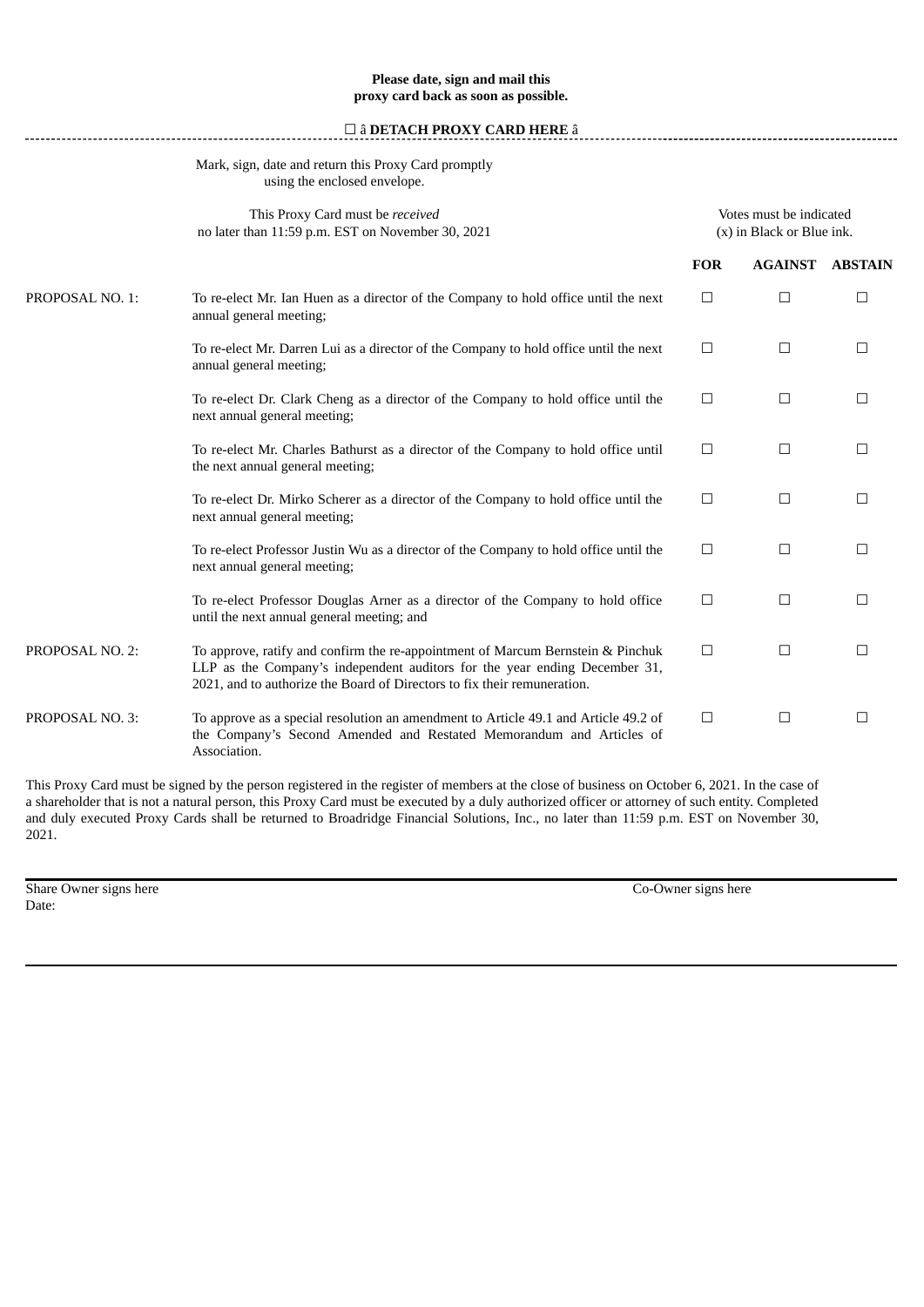

### <span id="page-22-0"></span>**Aptorum Group Limited to Hold Annual General Meeting of Shareholders on December 2, 2021**

## NEW YORK & LONDON & PARIS--(BUSINESS WIRE)--Oct. 19, 2021

Aptorum Group Limited (Nasdaq: APM, Euronext Paris: APM) ("Aptorum Group" or "Aptorum"), a clinical stage biopharmaceutical company focused on novel technologies including the targeting of oncological diseases, announced that it will hold its 2021 annual general meeting of shareholders at Meeting Room 06, 1/F, Building 1E, Hong Kong Science Park, N.T., Hong Kong at 8:00 p.m. Hong Kong Time on December 2, 2021 (7:00 a.m. Eastern Standard Time on December 2, 2021 / 12:00 p.m. Greenwich Mean Time on December 2, 2021 / 1:00 p.m. Central European Time on December 2, 2021).

Shareholders of record as of October 6, 2021 are entitled to receive notice of and vote at the annual general meeting. Aptorum filed its annual report on Form 20-F, including its audited financial statements for the fiscal year ended December 31, 2020, with the U.S. Securities and Exchange Commission (the "SEC") on April 19, 2021. Aptorum Group's annual report on Form 20-F can be accessed in the investor section of Aptorum's website at www.aptorumgroup.com, as well as on the SEC's website at www.sec.gov. Shareholders may request a meeting notice, proxy card or hard copy of the annual report on Form 20-F free of charge by contacting investor.relations@aptorumgroup.com.

#### **About Aptorum Group**

Aptorum Group Limited (Nasdaq: APM, Euronext Paris: APM) is a clinical stage biopharmaceutical company dedicated to the discovery, development and commercialization of therapeutic assets to treat diseases with unmet medical needs, particularly in oncology (including orphan oncology indications) and infectious diseases. The pipeline of Aptorum is also enriched through (i) the establishment of drug discovery platforms that enable the discovery of new therapeutics assets through, e.g. systematic screening of existing approved drug molecules, and microbiome-based research platform for treatments of metabolic diseases; and (ii) the co-development of a novel molecular-based rapid pathogen identification and detection diagnostics technology with Accelerate Technologies Pte Ltd, commercialization arm of the Singapore's Agency for Science, Technology and Research.

For more information about Aptorum Group, please visit www.aptorumgroup.com.

17 Hanover Square, London, W1S 1BN, United Kingdom T: (44) 20 8092 9299 • F: (44) 20 3928 8277